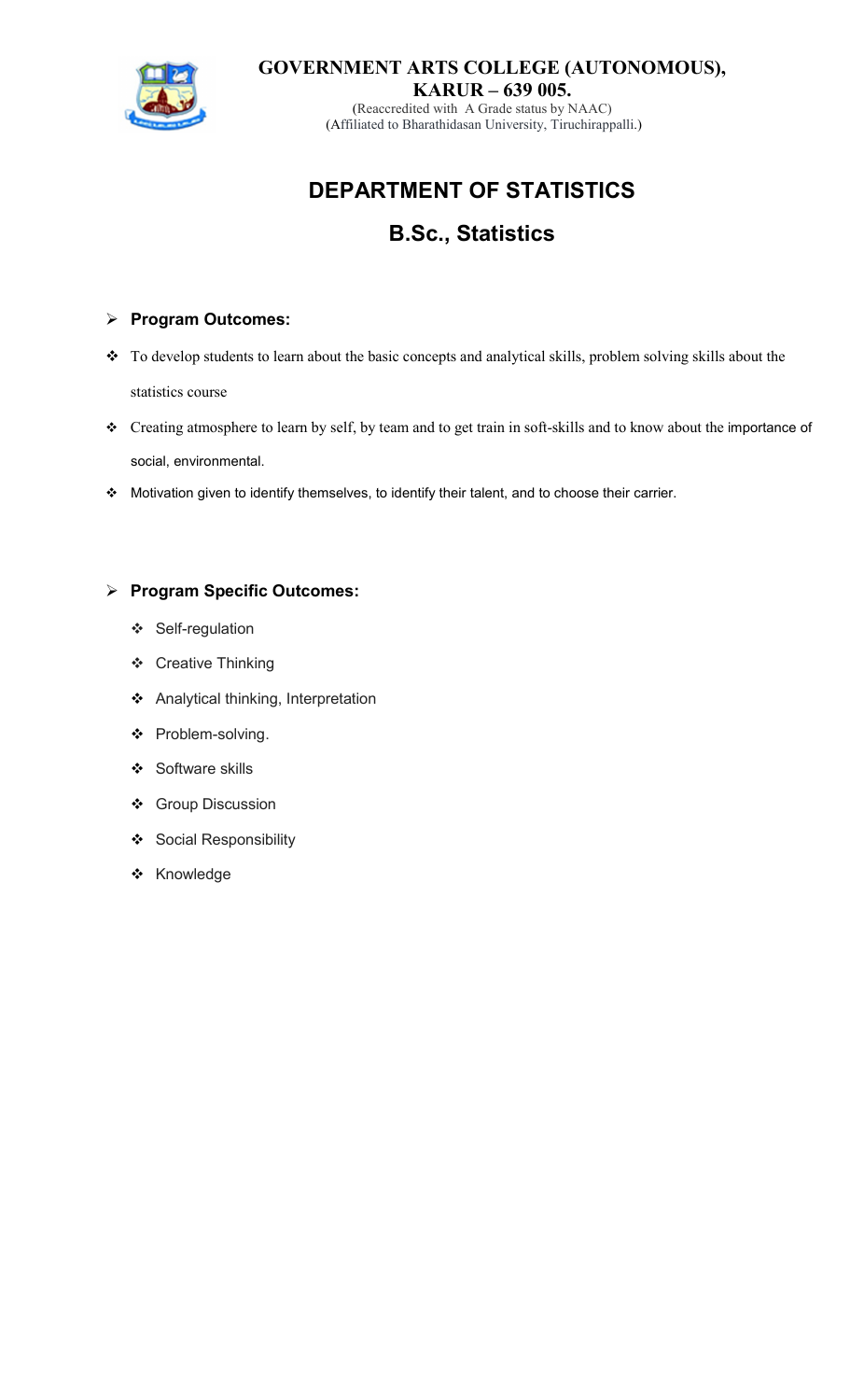# **GOVERNMENT ARTS COLLEGE (AUTONOMOUS), KARUR – 639 005 B.STAT., STATISTICS COURSE STRUCTURE UNDER CBCS SYSTEM**

| (For the candidates admitted from the year 2016-2017 onwards) |                              |                                              |                   |                      |                         |                          |                 |                 |              |
|---------------------------------------------------------------|------------------------------|----------------------------------------------|-------------------|----------------------|-------------------------|--------------------------|-----------------|-----------------|--------------|
| <b>SEMESTER</b>                                               | <b>COURSE</b>                | <b>SUBJECT TITLE</b>                         | SUBJECT CODE      | INSTR. HOURS<br>WEEK | <b>CREDIT</b>           | <b>EXAM HOURS</b>        | <b>MARKS</b>    |                 | <b>TOTAL</b> |
|                                                               |                              |                                              |                   |                      |                         |                          | <b>INT</b>      | <b>ESE</b>      |              |
| $\bf{I}$                                                      | Tamil - I                    | $Tamil-I$                                    | <b>U16L1T1</b>    | 6                    | 3                       | 3                        | 25              | 75              | 100          |
|                                                               | English - I                  | English $-1$                                 | <b>U16L1E1</b>    | 6                    | 3                       | $\overline{3}$           | 25              | 75              | 100          |
|                                                               | Core Course - I              | <b>Descriptive Statistics</b>                | <b>U16ST1C1</b>   | 6                    | 5                       | $\overline{\mathbf{3}}$  | 25              | 75              | 100          |
|                                                               | Core Course - II             | Core Practical - I                           |                   | $\mathfrak{Z}$       |                         | $\overline{\phantom{a}}$ |                 | $\blacksquare$  |              |
|                                                               | First Allied Course - I      | Mathematics for Statistics - I               | <b>U16ST1A1</b>   | 5                    | 3                       | $\overline{\mathbf{3}}$  | 25              | 75              | 100          |
|                                                               | First Allied Course - II     | Mathematics for Statistics - II              |                   | $\overline{2}$       |                         | $\overline{\phantom{a}}$ |                 |                 |              |
|                                                               | Value Education              | Value Education                              | <b>U16VE1</b>     | 2                    | $\overline{2}$          | $\overline{3}$           | 25              | 75              | 100          |
|                                                               |                              |                                              |                   | 30                   | 16                      |                          |                 |                 | 500          |
| П                                                             | Tamil - II                   | $Tamil - II$                                 | <b>U16L2T2</b>    | 6                    | 3                       | $\mathfrak{Z}$           | 25              | 75              | 100          |
|                                                               | $English - II$               | $English - II$                               | <b>U16L2E2</b>    | 6                    | 3                       | $\overline{\mathbf{3}}$  | 25              | 75              | 100          |
|                                                               | Core Course - II             | Core Practical - I                           | <b>U16ST2C2P</b>  | $\mathfrak{Z}$       | $\overline{4}$          | $\overline{3}$           | 25              | 75              | 100          |
|                                                               | Core Course - III            | Probability and Random Variables             | <b>U16ST2C3</b>   | 6                    | 5                       | $\overline{3}$           | 25              | 75              | 100          |
|                                                               | First Allied Course - II     | Mathematics for Statistics - II              | <b>U16ST2A2</b>   | $\overline{2}$       | $\overline{4}$          | $\overline{\mathbf{3}}$  | 25              | 75              | 100          |
|                                                               | First Allied Course - III    | Mathematics for Statistics - III             | <b>U16ST2A3</b>   | 5                    | 3                       | $\overline{3}$           | 25              | 75              | 100          |
|                                                               | <b>Environmental Studies</b> | <b>Environmental Studies</b>                 | <b>U16ES2</b>     | $\overline{2}$       | $\overline{2}$          | $\overline{3}$           | 25              | 75              | 100          |
|                                                               |                              |                                              |                   | 30                   | 24                      |                          |                 |                 | 700          |
| III                                                           | $Tamil - III$                | $Tamil - III$                                | <b>U16L3T3</b>    | 6                    | 3                       | 3                        | 25              | 75              | 100          |
|                                                               | $English - III$              | $English - III$                              | <b>U16L3E3</b>    | 6                    | 3                       | $\overline{3}$           | 25              | 75              | 100          |
|                                                               | Core Course - IV             | Theoretical Discrete Distribution            | <b>U16ST3C4</b>   | 6                    | 5                       | $\overline{\mathbf{3}}$  | 25              | 75              | 100          |
|                                                               | Core Course - V              | Core Practical - II                          |                   | $\mathfrak{Z}$       |                         | $\frac{1}{2}$            |                 |                 |              |
|                                                               | Second Allied Course I       | Operations Research - I                      | <b>U16ST3A1</b>   | 5                    | 3                       | 3                        | 25              | 75              | 100          |
|                                                               | Second Allied Course II      | Allied Practical - I                         |                   | $\overline{2}$       |                         | $\blacksquare$           | $\blacksquare$  | $\blacksquare$  |              |
|                                                               | Non Core Elective I          | Fuzzy Set Theory                             | <b>U16MM3N3</b>   | $\overline{2}$       | $\overline{2}$          | 3                        | 25              | 75              | 100          |
|                                                               |                              |                                              |                   | 30                   | 16                      |                          |                 |                 | 500          |
| IV                                                            | $Tamil - IV$                 | $Tamil - IV$                                 | <b>U16L4T4</b>    | 6                    | 3                       | $\overline{\mathbf{3}}$  | 25              | 75              | 100          |
|                                                               | English $-$ IV               | English $-$ IV                               | <b>U16L4E4</b>    | 6                    | $\overline{\mathbf{3}}$ | $\overline{\mathbf{3}}$  | $\overline{25}$ | $\overline{75}$ | 100          |
|                                                               | Core Course - V              | Core Practical - II                          | <b>U16ST4C5P</b>  | 2                    | 4                       | $\overline{3}$           | 25              | 75              | 100          |
|                                                               | Core Course - VI             | Theoretical Continuous Distribution          | <b>U16ST4C6</b>   | 5                    | 5                       | 3                        | 25              | 75              | 100          |
|                                                               | Second Allied Course II      | Allied Practical - I                         | <b>U16ST4A2P</b>  | $\overline{2}$       | $\overline{\mathbf{4}}$ | $\overline{\mathbf{3}}$  | 25              | 75              | 100          |
|                                                               | Second Allied Course III     | Operations Research - II                     | <b>U16ST4A3</b>   | 5                    | 3                       | $\overline{\mathbf{3}}$  | 25              | 75              | 100          |
|                                                               | Skill Based Elective I       | Quantitative Aptitude - I                    | <b>U16ST4S1</b>   | $\overline{2}$       | $\overline{\mathbf{4}}$ | $\overline{\mathbf{3}}$  | 25              | 75              | 100          |
|                                                               | Non Core Elective II         | <b>Discrete Mathematical Structure</b>       | <b>U16MM4N4</b>   | $\overline{2}$       | 2                       | $\overline{\mathbf{3}}$  | 25              | 75              | 100          |
|                                                               |                              |                                              |                   | 30                   | 28                      |                          |                 |                 | 800          |
| V                                                             | Core Course - VII            | Statistical Inference - I                    | <b>U16ST5C7</b>   | 5                    | 5                       | 3                        | 25              | 75              | 100          |
|                                                               | Core Course - VIII           | <b>Applied Statistics</b>                    | <b>U16ST5C8</b>   | 5                    | $\overline{\mathbf{4}}$ | $\overline{3}$           | 25              | 75              | 100          |
|                                                               | Core Course - IX             | <b>Sampling Techniques</b>                   | <b>U16ST5C9</b>   | $\overline{4}$       | 3                       | $\overline{3}$           | 25              | 75              | 100          |
|                                                               | Core Course - X              | Core Practical - III (Based on CC VIII & IX) | <b>U16ST5C10P</b> | 6                    | 4                       | $\overline{\mathbf{3}}$  | 25              | 75              | 100          |
|                                                               | Core Elective - I            | <b>Statistical Quality Control</b>           | <b>U16ST5E1</b>   | $\overline{4}$       | 4                       | $\overline{\mathbf{3}}$  | 25              | 75              | 100          |
|                                                               | Skill Based Elective II      | Quantitative Aptitude - II                   | <b>U16ST5S2</b>   | $\overline{2}$       | $\overline{\mathbf{4}}$ | $\overline{\mathbf{3}}$  | 25              | 75              | 100          |
|                                                               | Skill Based Elective III     | Statistical Data Analysis - Lab              | <b>U16ST5S3P</b>  | $\overline{2}$       | 4                       | $\overline{\mathbf{3}}$  | 25              | 75              | 100          |
|                                                               | Soft Skill Development       | Soft Skill Development                       | <b>U16SSD3</b>    | $\overline{2}$       | $\overline{2}$          | $\overline{3}$           | 25              | 75              | 100          |
|                                                               |                              |                                              |                   | 30                   | 30                      |                          |                 |                 | 800          |
| VI                                                            | Core Course - XI             | Statistical Inference - II                   | <b>U16ST6C11</b>  | 6                    | 5                       | $\overline{\mathbf{3}}$  | 25              | 75              | 100          |
|                                                               | Core Course - XII            | Design of Experiment                         | <b>U16ST6C12</b>  | 6                    | 5                       | $\overline{3}$           | 25              | 75              | 100          |
|                                                               | Core Course - XIII           | Core Practical - IV (Based on CC XI & XII)   | <b>U16ST6C13P</b> | 6                    | 5                       | $\overline{\mathbf{3}}$  | 25              | 75              | 100          |
|                                                               | Core Elective - II           | Vital Statistics                             | <b>U16ST6E2</b>   | 5                    | 5                       | $\overline{3}$           | 25              | 75              | 100          |
|                                                               | Core Elective - III          | Bio - Statistics                             | <b>U16ST6E3</b>   | 6                    | 4                       | $\overline{3}$           | 25              | 75              | 100          |
|                                                               | <b>Extension Activities</b>  | <b>Extension Activities</b>                  |                   |                      | 1                       |                          |                 |                 |              |
|                                                               |                              | Gender Education                             | <b>U16EA4</b>     | $\mathbf{1}$         |                         | 3                        | 25              | 75              | 100          |
|                                                               |                              |                                              |                   | 30                   | 26                      |                          |                 |                 | 600          |
|                                                               |                              | <b>TOTAL</b>                                 |                   | 180                  | 140                     |                          |                 |                 | 3900         |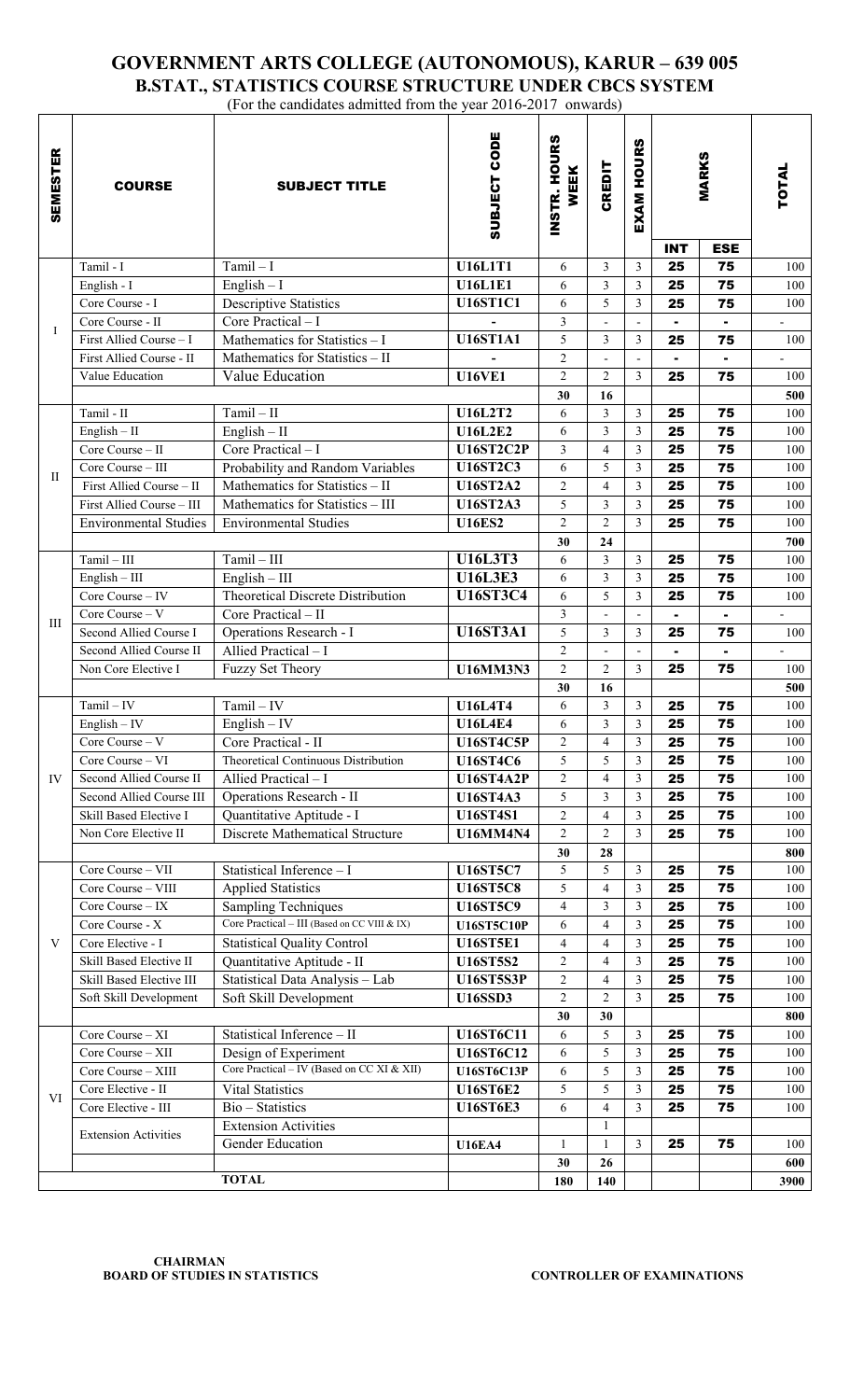**B.STAT., STATISTICS - I SEMESTER – CORE COURSE - I** 

(For the candidates admitted from the year 2016-2017 onwards)

# **DESCRIPTIVE STATISTICS**

#### **OBJECTIVE:**

To enable the students understand and apply descriptive measures in Statistics.

#### **COURSE OUTCOMES**

On the completion of this course the students will be able

- To know basic statistics and apply in real life
- ❖ To know how diagrammatic representation can reach common man
- To learn about measures of central tendency this describes about data
- \* To learn about measures of dispersion this describes about scatter of data
- \* To Analyse the Bivariate data in real life problems

# **UNIT - I**

Statistics - Definition, Nature, Characteristics Limitations and Scope. Primary and Secondary data – Sources and collections. Formation of frequency distribution – Discrete and Continuous. Classification – Definition and Types - Tabulation – Definition, Types and Rules for constructions of tables.

#### **UNIT – II**

Diagrammatic representation of Data- Bar diagram- Simple, Multiple, Component and Percentage Bar Diagram- Pie diagram. Graphic representation of data – Histogram, frequency polygon, frequency curve and OGIVE.

#### **UNIT – III**

Measures of Central Tendency – Arithmetic Mean, Median, Mode, Geometric mean, Harmonic mean –Weighted A.M – properties of a good Average.

#### **UNIT – IV**

Measures of dispersion – Range, Quartile Deviation, Mean Deviation and Standard Deviation and their co-efficients. Mean deviation about Mean and Median. Skewness – definition and types. Measures of skewness – Karl Pearson's coefficient of skewness – Bowley's co-efficient of Skewness. Kurtosis - definition and measures. Moments –first four raw moments and Central moments – Relation between raw and central moments (formula and problems only).

#### **UNIT – V**

Correlation – definition and types of correlation – measures of correlation – Karl Pearson's coefficient of correlation – Spearman's Rank correlation co-efficient - Correlation co-efficient for bivariate data. Regression—regression lines – regression equation- properties of regression coefficient – problems.

#### **Text Book:**

1. **S.P.GUPTA.,** (2001). "**STATISTICAL METHODS***"*, Sultan Chand & Sons, New Delhi. **Reference Books:**

- 1. **GUPTA S.C.,** and **KAPOOR V.K.,** (2004). "**FUNDAMENTAL OF MATHEMATICAL STATISTICS***"* (11th –edition), Sultan Chand & Sons, New Delhi.
- 2. **GOON GUPTA A.M** and **DAS GUPTA**, (1994). "**FUNDAMENTALS OF STATISTICS***"*, the World Press Private Limited, Calcutta.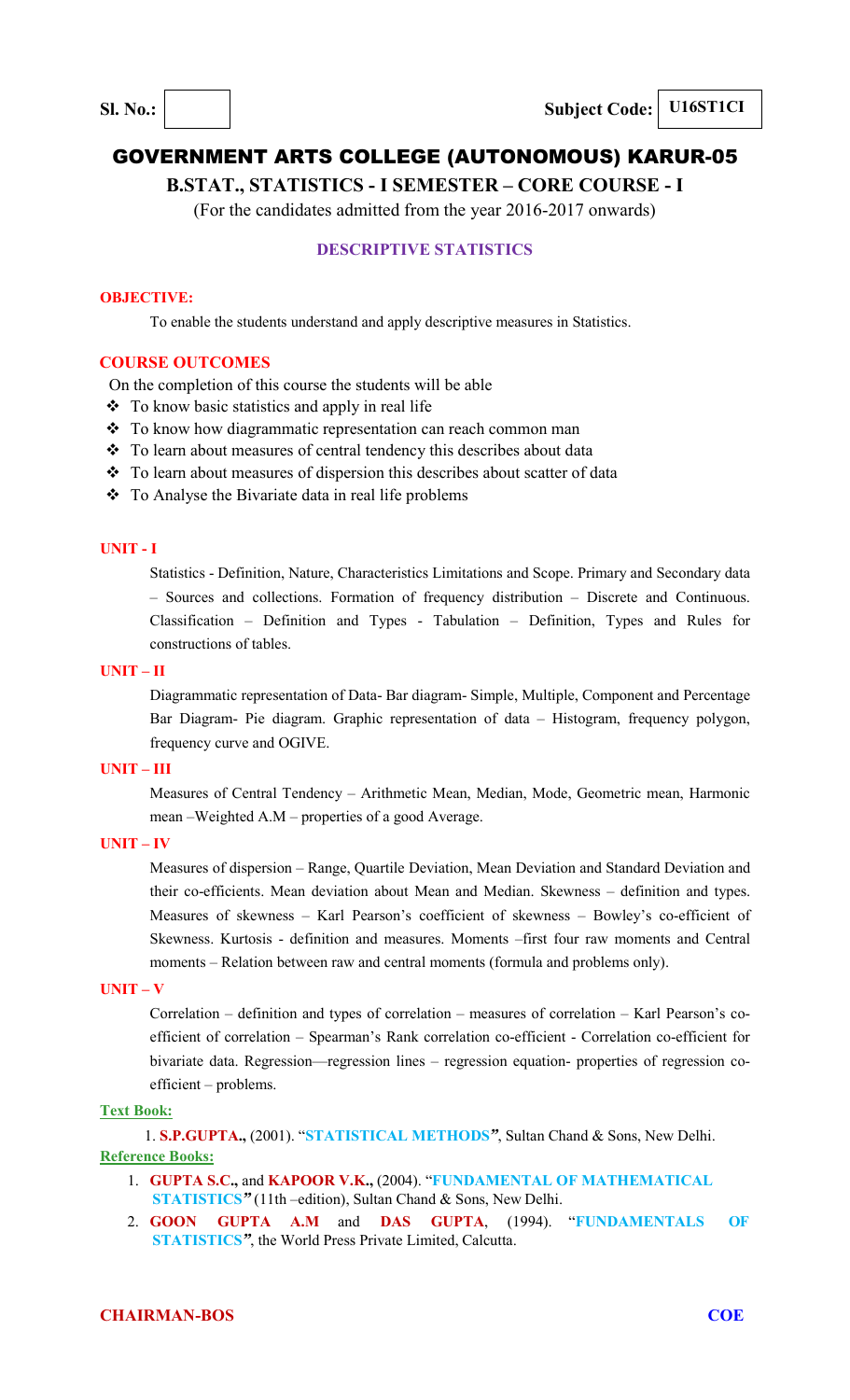**B.STAT. STATISTICS - I SEMESTER – ALLIED COURSE - I**

(For the candidates admitted from the year 2016-2017 onwards)

# **MATHEMATICS FOR STATISTICS – I (ALGEBRA AND CALCULUS)**

## **OBJECTIVE:**

To Explore the Fundamental Concepts of Mathematics.

# **COURSE OUTCOMES**

On the completion of this course the students will be able

- \* To explore the basic concepts of Mathematics.
- \* To understand the basics of Matrix, Theory of Equation, differentiation, Differential Equation.
- $\div$  To apply the basic Mathematics and problem solving methods.

# **UNIT – I**

Theory of Equation: Relation between roots and coefficients -

Transformation of Equation - Diminishing , Increasing & Multiplying the roots by a constant – Forming equations with the given roots – Rolle's theorem, Descartes rule of signs (statement only) - Simple problems.

# **UNIT - II**

Singular matrices – Inverse of a non – Singular matrix using Adjoint method

- Rank of a matrix - Consistency – Characteristic equation – Eigen values , Eigen Vectors – Cayley Hamilton theorem (Proof not needed) - Simple applications only.

#### **UNIT - III**

Differentiation – Maxima & Minima - Concavity – Convexity – Points of

inflexion - Partial differentiation – Euler's theorem - Total Differential coefficient (proof not needed) - Simple problems only.

#### **UNIT - IV**

Evaluation using integration by parts - Properties of definite integrals –

Fourier series in the range (0, 2 π) &  $(-\pi, \pi)$  - odd & Even functions - Fourier Half Range Sine and Cosine series.

# **UNIT - V**

Differential equations: Variables Separable - Linear Equations - Second order of types  $aD^2 + bD + cy = F(X)$  where a, b, c are constants and  $F(X)$  is one of the following types (i)  $e^{kx}$  (ii) sin kx (or) cos kx (iii)  $x^n$ , n being an integer  $(iv)$   $e^{kx} f(x)$ 

#### **Text Book:**

- 1. **T.K.MANICKAVASAGAM PILLAI** & Others, *"***ALGEBRA Volume I***"*, S.V. Publications , 1985 Revised Edition (Units I, II)
- 2. **S.NARAYANAN, T.K.MANICKAVASAGAM PILLAI**, *"***CALCULUS Volume II***"*, S.V. Publications , 2003 (Units III, IV, V)

#### **Reference Book:**

1. **M.L. KHANNA**., "**DIFFERENTIAL CALCULUS**", Jaiprakashnath and Co. Meerut – 2004.

## **CHAIRMAN-BOS COE**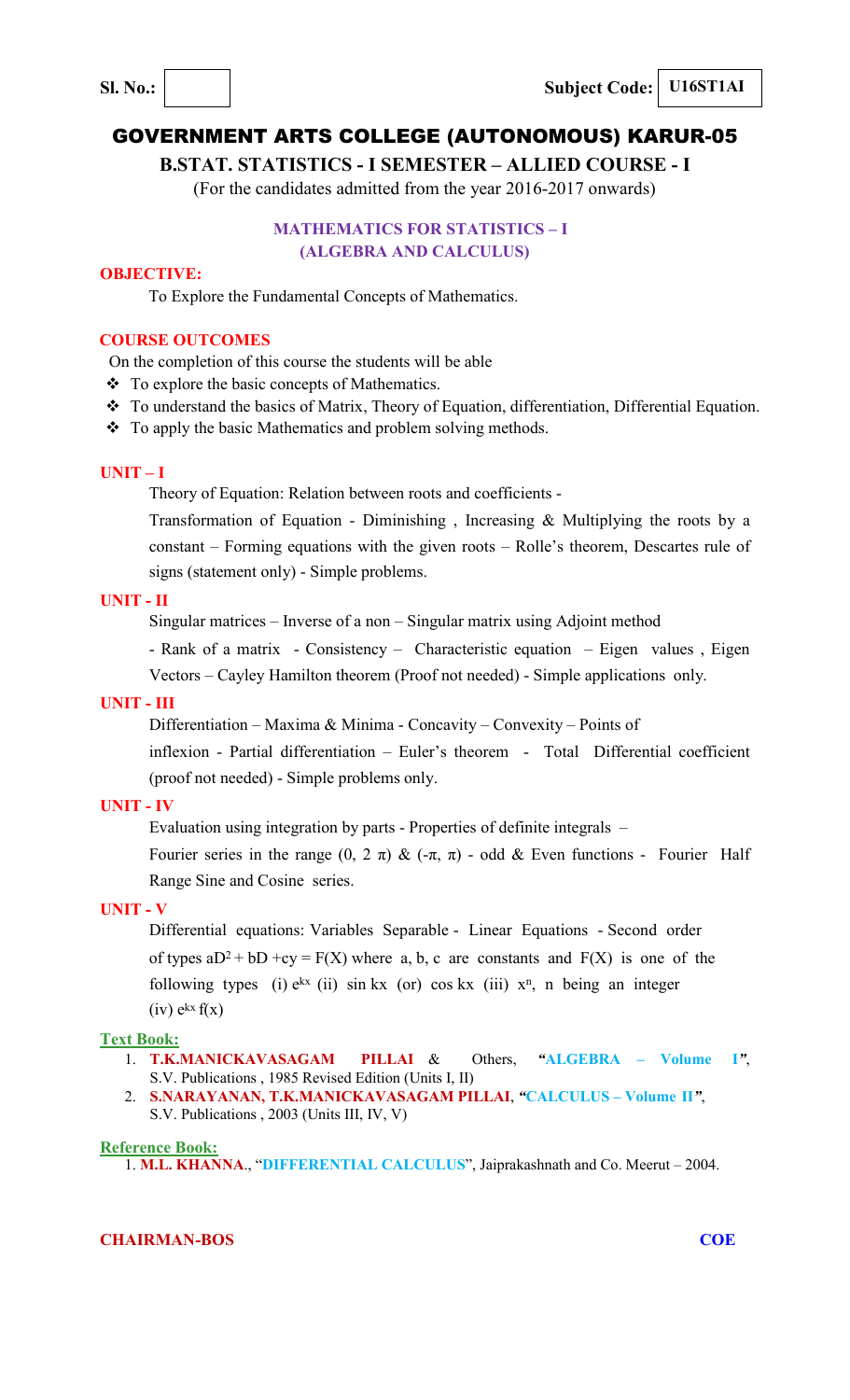# **B.STAT. STATISTICS - II SEMESTER – CORE COURSE - II**

(For the candidates admitted from the year 2016-2017 onwards)

# **CORE PRACTICAL - I**

# **Practical I: (Based on core paper 1 and 2)**

# **COURSE OUTCOMES**

On the completion of this course the students will be able

**To develop problem solving skills in Descriptive Statistics.** 

# **To know how practically descriptive statistics are used, applied and solved in real life.**

#### **Unit-I**

Graphs and Diagrams -Calculation of Mean, Median, Mode, Geometric Mean and Harmonic Mean.

## **Unit-II**

Calculation of Quartile Deviation and its co-efficients. Mean Deviation about Mean, Median and their co-efficients. Standard Deviation and Co-efficients of Variation. Calculation of skewness-Karl Pearson and Bowleys co-efficient of skewness.

# **Unit –III**

Computation of Karl-Pearson co-efficient of correlation – Bivariate data - Spearman's Rank correlation - finding regression equation of X on Y and Y on X.

# **Unit- IV**

Discrete and Continuous Probability Distribution - Finding of Mean and Variance.

#### **Unit – V**

Bivariate distribution - Discrete and Continuous Random Variable - Mathematical Expectation – Conditional Expectations- Calculation of Variance, Co - variance and Correlation Co - efficients.

**CHAIRMAN-BOS** COE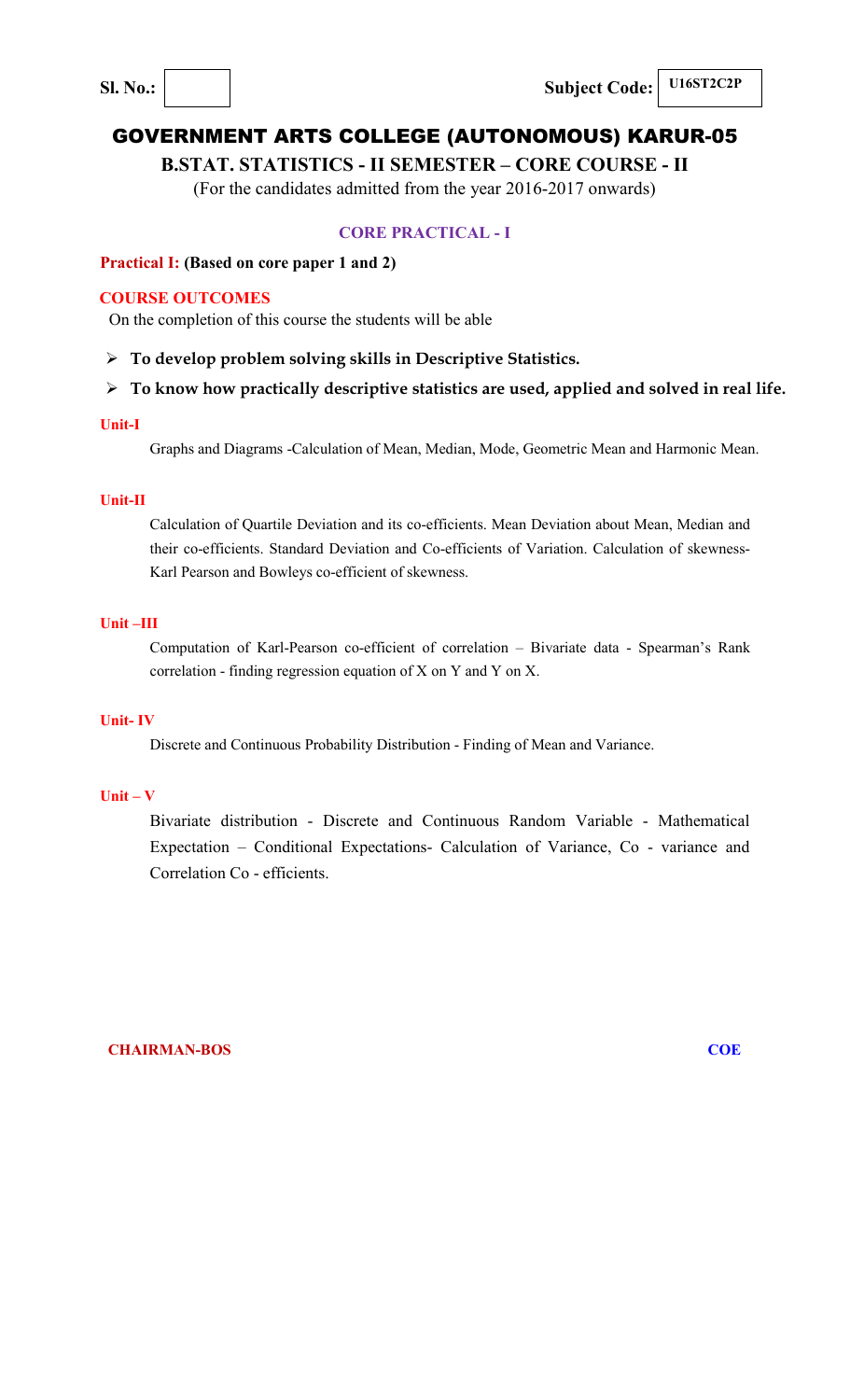**B.STAT. STATISTICS - II SEMESTER – CORE COURSE - III** 

(For the candidates admitted from the year 2016-2017 onwards)

# **PROBABILITY AND RANDOM VARIABLES**

# **OBJECTIVE:**

Enable the students to understand and study random phenomena mathematically.

# **COURSE OUTCOMES**

On the completion of this course the students will be able

- $\bullet$  To enable the students to understand and study random phenomena mathematically.
- $\cdot \cdot$  To understand the concepts of probability, random variables and their applications in real life
- \* To understand the independence, dependence of happening of event, inverse probability with examples.
- \* To understand expectation on both discrete and continuous random variables
- To understand the applications of Moment Generating Functions, Characteristics Function, Uniqueness and Inversion theorems.

## **UNIT –I**

Concepts of Random experiment – Trial – Sample point – Sample space, Event, Algebra of Events, Mutually Exclusive – Exhaustive events. Definition of probability, classical, statistical and Axiomatic approach – Properties of Probability, Theorems on Probability

– Addition theorem on probability – Conditional probability – Multiplication theorem – Baye's theorem – simple problems.

## **UNIT – II**

Concept of Random Variables – Discrete random variable, continuous random variables, probability mass function – Probability density function. Distribution function – Properties of distribution function-simple problems.

#### **UNIT – III**

Bivariate distribution – Distribution functions of bivariate random variable and its properties – probability mass and density function, marginal and conditional distributions – - Independence of random variable -Conditional expectation – covariance and correlation- simple problems.

# **UNIT – IV**

Mathematical expectation of random variables- discrete and continuous - Properties of mathematical expectation - moments – Raw moments, central moments. Mean, Median, Standard Deviation and Variance of random variable.- simple problems.

# **UNIT – V**

Moment Generating Function of a random variable – their properties and its uses – cumulants – Characteristic functions – Properties of characteristic function – simple examples – Inversion theorem and Uniqueness theorem –statement only.

## **Text Book:**

1. **S.C.GUPTA** and **V.K. KAPOOR** (2007). "**FUNDAMENTALS OF MATHEMATICAL STATISTICS**", Sultan Chand and Sons Publications, New Delhi.

# **Reference Books:**

- **1. J. N. KAPUR** and **H .C. SAXENA** (1989). "**MATHEMATICAL STATISTICS"**
- S. Chand and Company Ltd., New Delhi.
- 2. **MAREK. FISZ**, (1961). "**PROBABILITY THEORY AND MATHEMATICAL STATISTICS"**, John Wiley and Sons.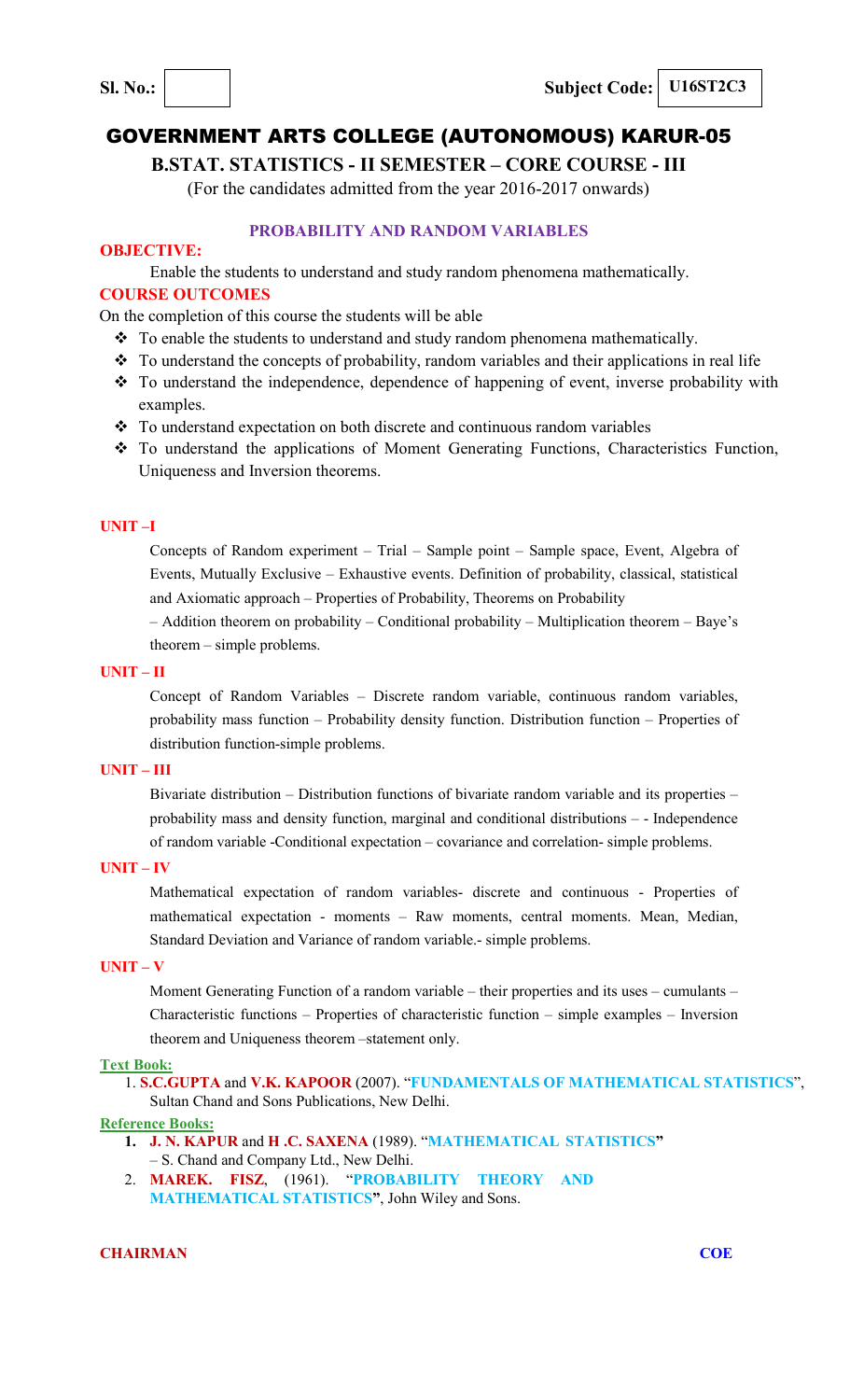**B.STAT. STATISTICS - II SEMESTER – ALLIED COURSE - II** 

(For the candidates admitted from the year 2016-2017 onwards)

# **MATHEMATICS FOR STATISTICS – II (NUMERICAL METHOD)**

#### **OBJECTIVE**

To enable the students to establish mathematical functions using numerical data and to estimate functional relationship, interpolate and extrapolate the value of dependent variable. **COURSE OUTCOMES** 

On the completion of this course the students will be able

- \* To enable the students to establish mathematical functions using numerical data and to estimate functional relationship, interpolate and extrapolate the value of dependent variable.
- $\cdot \cdot$  To learn the uses and application of interpolation
- $\bullet$  To learn the usage of numerical differentiation and integration.
- \* To learn the importance of Numerical Solutions of ODE

#### **UNIT – I**

Solution of Algebraic and Transcendental Equations: Bisection method – Regular

false method – Newton Raphson Method – Iteration Method –Simple Problems.

#### **UNIT – II**

Solution of Simultaneous linear Algebraic Equations : Gauss - Elimination Method – Gauss - Jordan Method – Gauss - Jacobi method – Gauss - Seidal Method . (Ch 4: § 4.1 - 4.4, 4.8, 4.9)

#### **UNIT – III**

**Interpolations:** linear interpolation – Gregory – Newton forward and backward

interpolation formula – Lagrange interpolation formula(for unequal intervals).

#### **UNIT – IV**

**Numerical differentiation and Integration:** Newton's formula to compute derivative – Numerical Integration – A General Quadrature formula – Trapezoidal Rule - Simpson's 1/3 Rule – Simpson's 3/8 rule.

(Ch 9: § 9.1 to 9.3, 9.7 - 9.9, 9.13, 9.14)

(Ch 6: § 6.1 - 6.3 & Ch 8: § 8.1 -8.7)

#### **UNIT – V**

Numerical Solutions of ODE – Taylor's series Method – Euler Method – Second order and fourth order Runge – kutta Methods - Predictor and corrector methods – Milne's predictor – corrector formula.

(Ch 11: § 11.6, 11.7, 11.9, 11.12 - 11.17)

#### **Text Book:**

1. **P.K.KANDASAMY, K.THILAGAVATHI** & **K.GUNAVATHI**, **"NUMERICAL METHODS"** S. Chand & Co Ltd., II Revised Edition 2003.

#### **Reference Books:**

1. **S.S.SARSTRY**, "**INTRODUCTORY METHODS OF NUMERICAL ANALYSIS**" Premtice Hall of India Pvt. Ltd, New Delhi, Third Edition, 2002.

**CHAIRMAN COE** 

(Ch 3: § 3.1 - 3.4)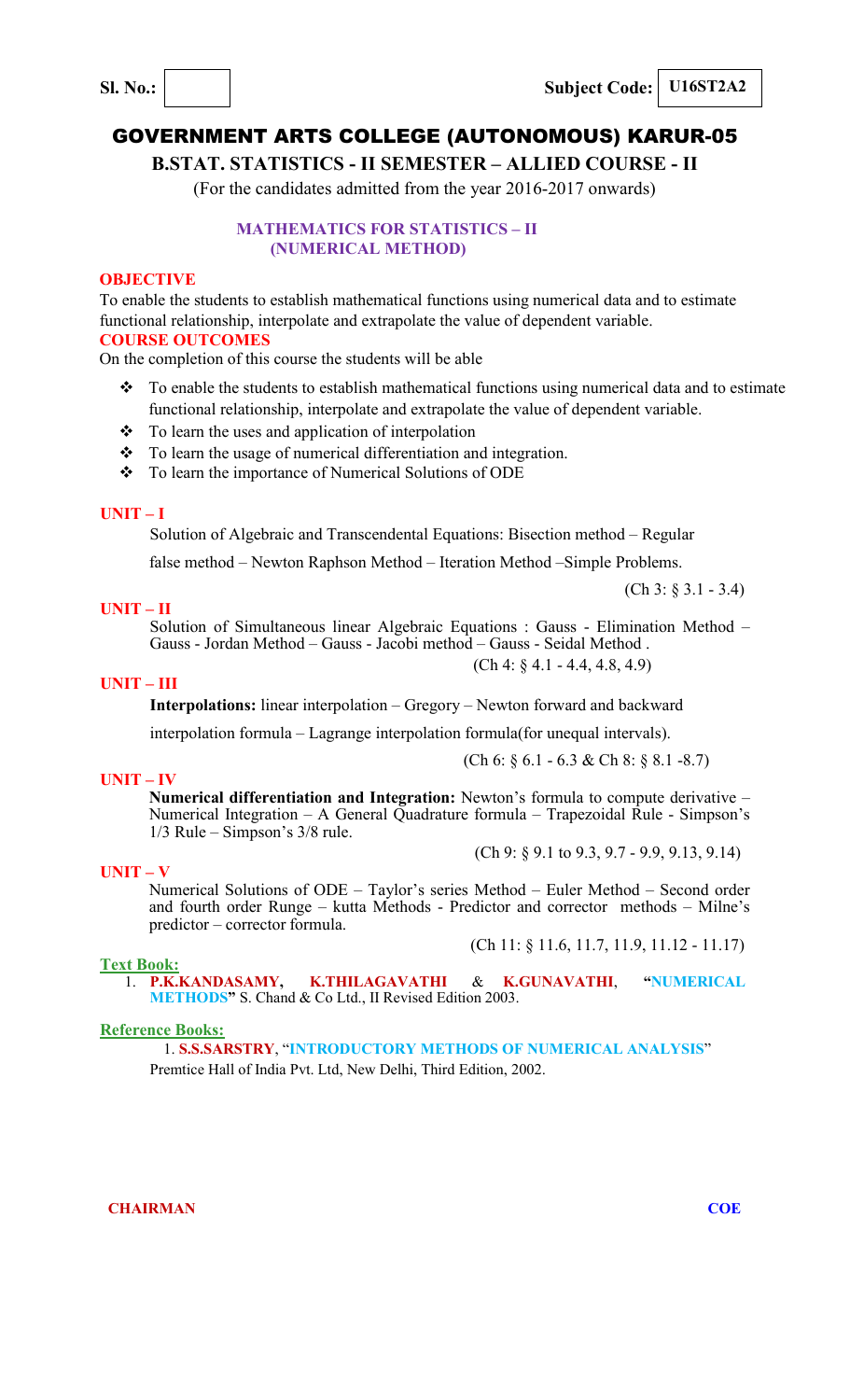# **B.STAT. STATISTICS - II SEMESTER – FIRST ALLIED COURSE - II**

(For the candidates admitted from 2016-2017 onwards)

# **MATHEMATICS FOR STATISTICS – III**

# **(SERIES, ALGEBRA AND MATHEMATICS OF FINANCE)**

## **OBJECTIVE:**

To enable the students gain knowledge about sequences, series and Mathematical Finance. **COURSE OUTCOMES** 

On the completion of this course the students will be able

- \* To facilitate the students to gain knowledge about sequences, series and Mathematical Finance
- To know the norm and application different interest rate and this will be useful in their real life and for their jobs in finance sector.
- \* To know about the usage of depreciation and discounts and this will shape them for their carrier in finance sector.

# **UNIT – I**

**Series:** Sequence and Series - types of Series – Arithmetic Progression – Formula for the sum of the first n terms of an A.P – Formula for the Sum of Natural Numbers – Arithmetic means – Geometric Progression - Formula for the sum of the first n terms of an G.P – Geometric Means – Harmonic Progression – Harmonic Means.

## **UNIT – II**

**Algebra:** Binomial, Exponential and Logarithmic series (Formulae only)-

Summation and approximation related problems.

# **UNIT – III**

**Mathematics of Finance:** Basic Concepts – Simple Interest and Compound Interest– Effective rate and Normal Rate of Interest. (Formulas and Problems)

## **UNIT – IV**

**Annuities:** Depreciation – Annuities - Present Value of an Immediate Annuity – Present Value of an Annuity Due – Amount of an Immediate Annuity – Amount of an Annuity Due – Sinking Fund – Amortisation Table. (Formulas and Problems)

# **UNIT – V**

**Discounting:** Bill of Exchange – Due Date or Date of Maturity – Legally Due Date – Discount Period – Face Value – True Discount – Banker's Discount – Cash Value or Exchange Value – Banker's Gain – Actual Rate of Interest of a Banker – Equated Due Date. (Formulas and Problems)

## **Text Book:**

- 1. **PA.NAVNITHAM**, "**BUSINESS MATHEMATICS AND STATISTICS**", Jai Publishers, Trichy. Apr. 2012. (Unit –I, III, IV, V)
- 2. **P. KANDASAMY**, **K. THILAGAVATHY**, *"***ALLIED MATHEMATICS***"* Volume 1, S. Chand & Company LTD, New Delhi. (2010) – (Unit – II)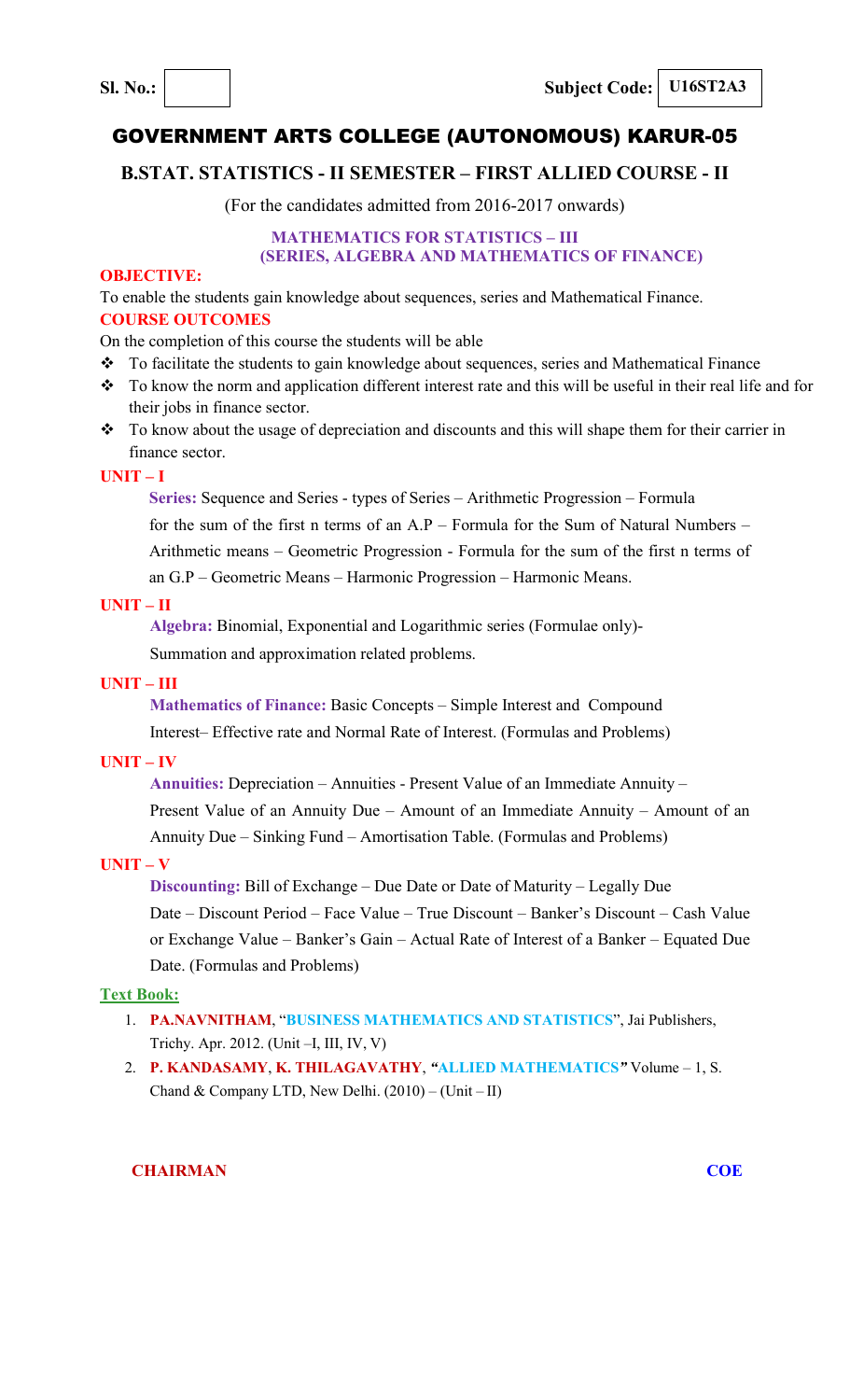**B.STAT. STATISTICS - III SEMESTER – CORE COURSE - IV** 

(For the candidates admitted from the year 2016-2017 onwards)

# **THEORETICAL DISCRETE DISTRIBUTION**

# **OBJECTIVE:**

To introduce the different Discrete Distributions and their Applications.

# **COURSE OUTCOMES**

On the completion of this course the students will be able

- To introduce the different discrete distributions and their applications.
- To impart essential knowledge in discrete distributions
- To expose the real-life applications of discrete distribution

## **Unit – I**

Discrete distribution – Bernoulli distribution – Binomial Distribution – Moments,

Recurrence relation, factorial moments, Mean Deviation about mean, mode, MGF,

Additive property, characteristic function and cumulants – numerical problems.

# **Unit – II**

Poisson distribution – Constants and their properties – MGF – Recurrence

relation – limiting case of Poisson distribution – Numerical Problems.

# **Unit – III**

Negative Binomial Distribution – Constants – Poisson distribution as a limiting case of the negative binomial distribution – recurrence relation.

# **Unit –IV**

Geometric distribution – Lack of memory property – moments –MGF – Discrete

Uniform distribution and their properties, Multinomial distribution. (Definition Only)

# **Unit – V**

Hyper Geometric distribution: Mean and Variance – Factorial moments –

approximation to binomial distribution- recurrence relation – power series (definition only).

# **Text Book:**

**1. GUPTA S.C.** and **KAPOOR V.K.** (2001), "**FUNDAMENTALS OF MATHEMATICAL STATISTICS**". (Chapters: 4, 5.1, 5.2, 5.3, 5.5, 6.1 to 6.12, 7.1 to 7.8)

#### **Reference Books:**

- **1 J.N.KAPUR** and **H.C.SAXENA** (1989). "**MATHEMATICAL STATISTICS"**  S.Chand and Company Ltd., New Delhi.
- **2 MAREK. FISZ**, (1961). "**PROBABILITY THEORY AND MATHEMATICAL STATISTICS"**, John Wiley and Sons.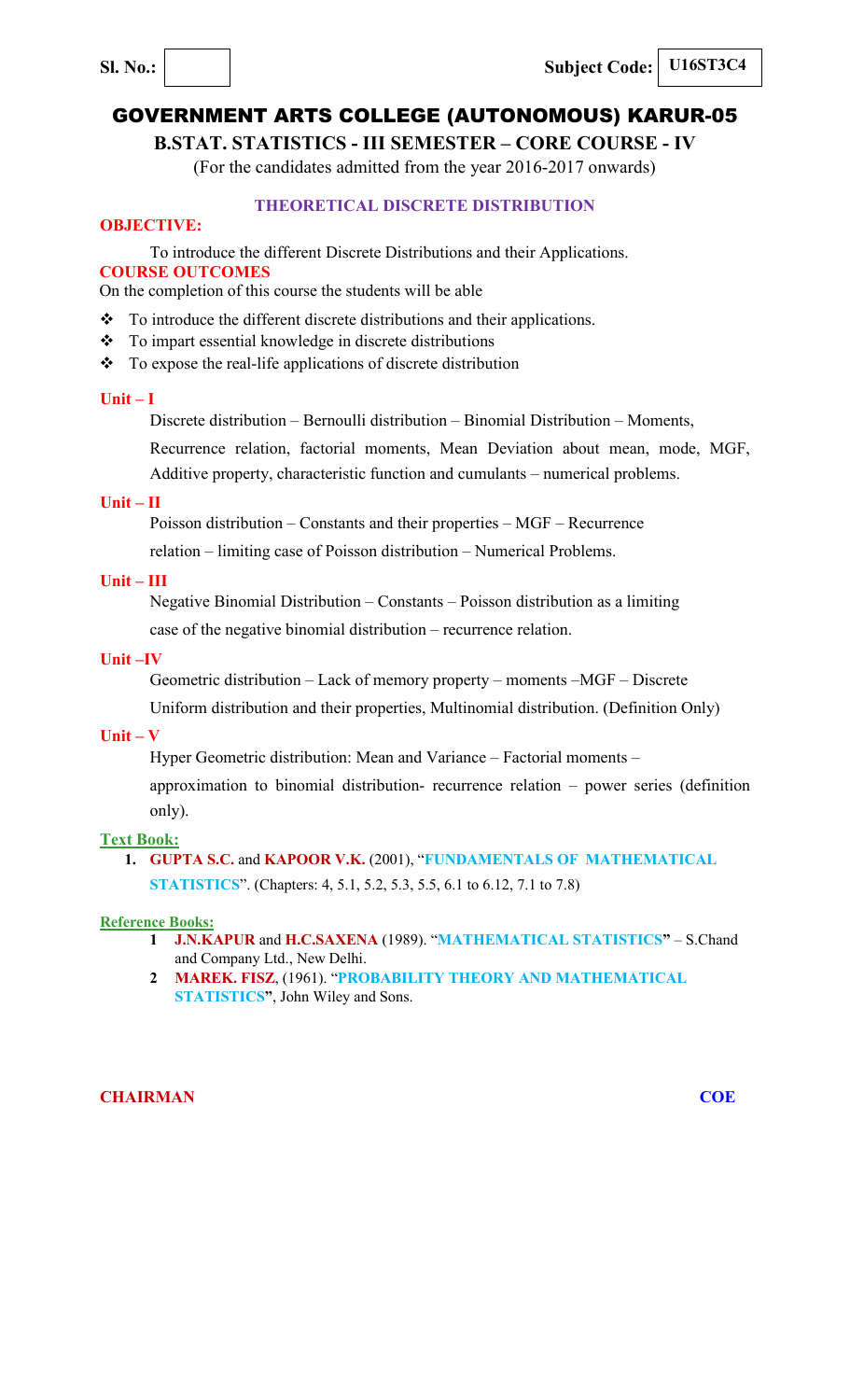**Sl. No.: Subject Code: U16ST3A1** 

# GOVERNMENT ARTS COLLEGE (AUTONOMOUS) KARUR-05

**B.STAT. STATISTICS - III SEMESTER – SECOND ALLIED COURSE - I** 

(For the candidates admitted from the year 2016-2017 onwards)

# **OPERATIONS RESEARCH – I**

#### **(LINEAR PROGRAMMING AND ITS APPLICATIONS)**

# **OBJECTIVE:**

To enable the students gain knowledge about various optimization techniques. **COURSE OUTCOMES** 

On the completion of this course the students will be able

- To enable the students gain knowledge about various optimization techniques
- \* To learn to construct a real life problem to Linear Programming Problem.
- To learn to solve the LPP by various techniques.
- \* To know how larger constraints are solved by dual way that is useful in economic point of view.
- \* To understand various methods of transportation problem that helps the company or industry to minimize the cost of transportation.
- To understand how a job or work can be assigned to various people so as to reduce the cost in the companies or industries.

## **Unit – I**

Introduction – Origin – Nature of OR – Structure – Characteristics – OR in Decision making – Models in  $OR$  – Phase of  $OR$  – Uses and Limitations of  $OR$  – LPP-Mathematical formulation of LPP – Graphical Method.

## **Unit – II**

LPP – Standard form of LPP - Maximization – Minimization – Simplex method – Artificial variable technique – Two-Phase Method -Big-M method.

#### **Unit – III**

Duality in LPP – Formulation of Dual LPP – Primal – Dual relationship – Solving LPP using Dual concepts – Dual Simplex Method.

# **Unit – IV**

Transportation problem – Balanced, Unbalanced T.P. – Initial basic feasible solution – North West Corner Rule- Row Minima – Column Minima – Matrix Minima (LCM) – Vogel's Approximation Method – Optimality Test – MODI Method.

## **Unit – V**

Assignment problem – Introduction – Balanced – Unbalanced – Maximization – Minimization – Hungarien Method.

#### **Text Books:**

1. **KANTI SWARUP, P.K.GUPTA,** and **MANMOHN** (1980) – "**OPERATIONS RESEARCH**", Sultan Chand and sons, New Delhi.

#### **Reference Books:**

- 1. **J. K. SHARMA** (1997), "**OPERATIONS RESEARCH**" and Application, Mc.Millan and Company, New Delhi.
- 2. **NITA H. SHAH, RAVI M. GOR** and **HARDIK SONI** (2010) -"**OPERATIONS RESEARCH**", PHI Learning Private Limited, New Delhi.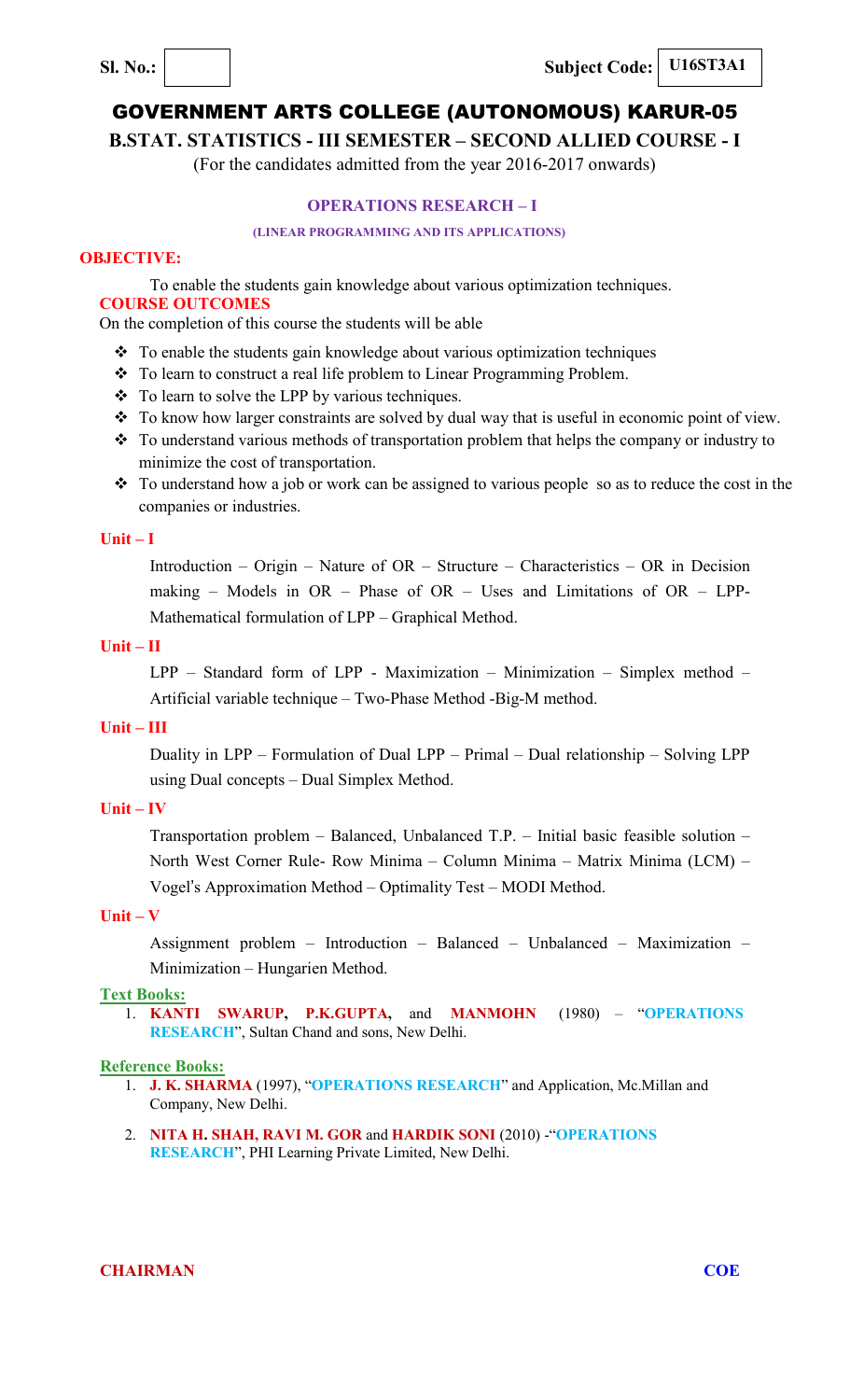**Sl. No.: Subject Code: U16MM3N3**

# GOVERNMENT ARTS COLLEGE (AUTONOMOUS) KARUR-05

# **B.Sc., - III SEMESTER – NON CORE ELECTIVE – I (FOR STATISTICS MAJOR)**

(For the candidates admitted from 2016-2017 onwards)

## **FUZZY SET THEORY**

# **Course Outcomes**

On successful completion of the course, the students will be able to

- Understand basic knowledge of fuzzy sets and fuzzy logic
- $\div$  Apply basic fuzzy inference and approximate reasoning
- ❖ Apply basic fuzzy system modelling methods
- **UNIT 1: FROM CLASSICAL (CRISP) SETS TO FUZZY SETS:** Introduction Crisp sets: An overview – Fuzzy sets: Basic Types. (Ch. 1:  $\S 1.1 - 1.3$ )
- **UNIT 2:** FUZZY SETS: Basic concepts Characteristics and significance of the paradigm shift – Additional properties of  $\alpha$ -cuts. (Ch. 1: § 1.4, 1.5 & Ch. 2: § 2.1)
- UNIT 3: FUZZY SETS VERSUS CRISP SETS: Representations of Fuzzy sets Extension principle for Fuzzy sets – Types of operations. (Ch. 2: §2.2, 2.3 & Ch. 3: § 3.1)
- **UNIT 4: OPERATIONS ON FUZZY SETS:** Fuzzy complements Fuzzy Intersections: t-norms- Fuzzy unions; t- conorms. (Ch. 3:  $\S 3.2 - 3.4$ )
- **UNIT 5:** Combinations of operations Aggregation operations. (Ch. 3: §3.5, 3.6)

#### **TEXT BOOK:**

George J. Klir / Bo Yuan, **"Fuzzy Sets and Fuzzy Logic Theory and Application",** Prentice Hall of India Private Ltd., New Delhi, 2008.

#### **REFERENCE BOOK:**

S. Nanda, & N.R. Das, **"Fuzzy Mathematical Concepts"**, Narosa Publishing House, New Delhi.

**CHAIRMAN COE BOARD OF STUDIES**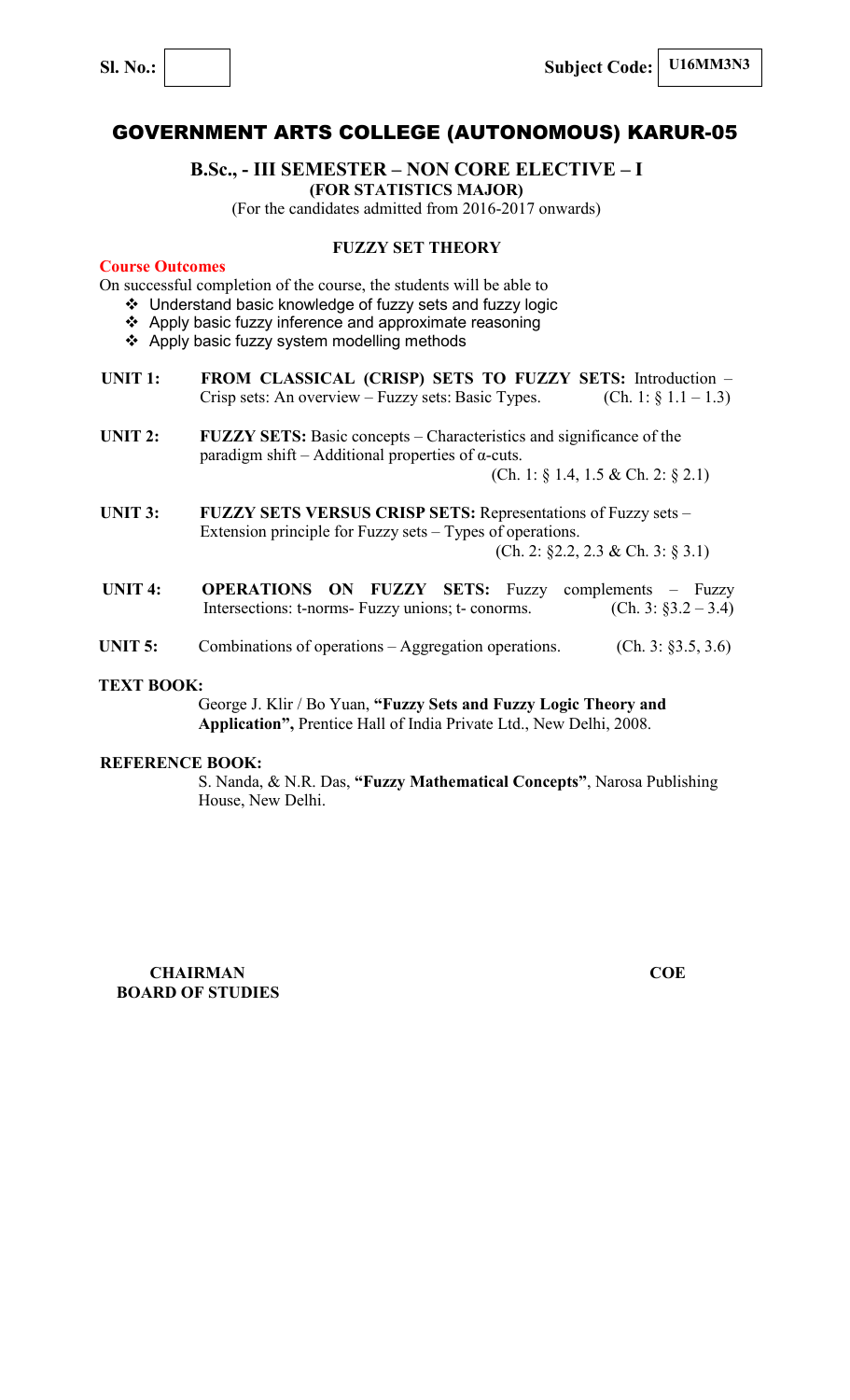**Sl. No.:**  $\begin{array}{|c|c|c|c|} \hline \textbf{S1. No.:} & \textbf{Subject Code:} & \textbf{U16ST4C5P} \hline \end{array}$ 

# GOVERNMENT ARTS COLLEGE (AUTONOMOUS) KARUR-05

**B.STAT. STATISTICS - IV SEMESTER – CORE COURSE - V** 

(For the candidates admitted from the year 2016-2017 onwards)

# **CORE PRACTICAL – II**

# **(Based on Core Papers III & IV)**

# **COURSE OUTCOMES**

On the completion of this course the students will be able

- **To develop problem solving skills in Discrete and continuous distribution.**
- **To know how practically Discrete and continuous distribution are used, applied and solved in real life.**

# **List of Problems:**

# **1. DISCRETE DISTRIBUTIONS**

- i. Poisson distribution.
- ii. Binomial Distribution.
- iii. Negative Binomial Distribution.
- iv. Uniform distribution.
- v. Geometric distribution.
- vi. Hyper Geometric distribution.

# **2. CONTINUOUS DISTRIBUTION**

- i. Rectangular Distribution.
- ii. Normal Distribution.
- iii. Gamma Distribution.
- iv. Exponential Distribution.
- v. Beta Distribution First Kind and Second.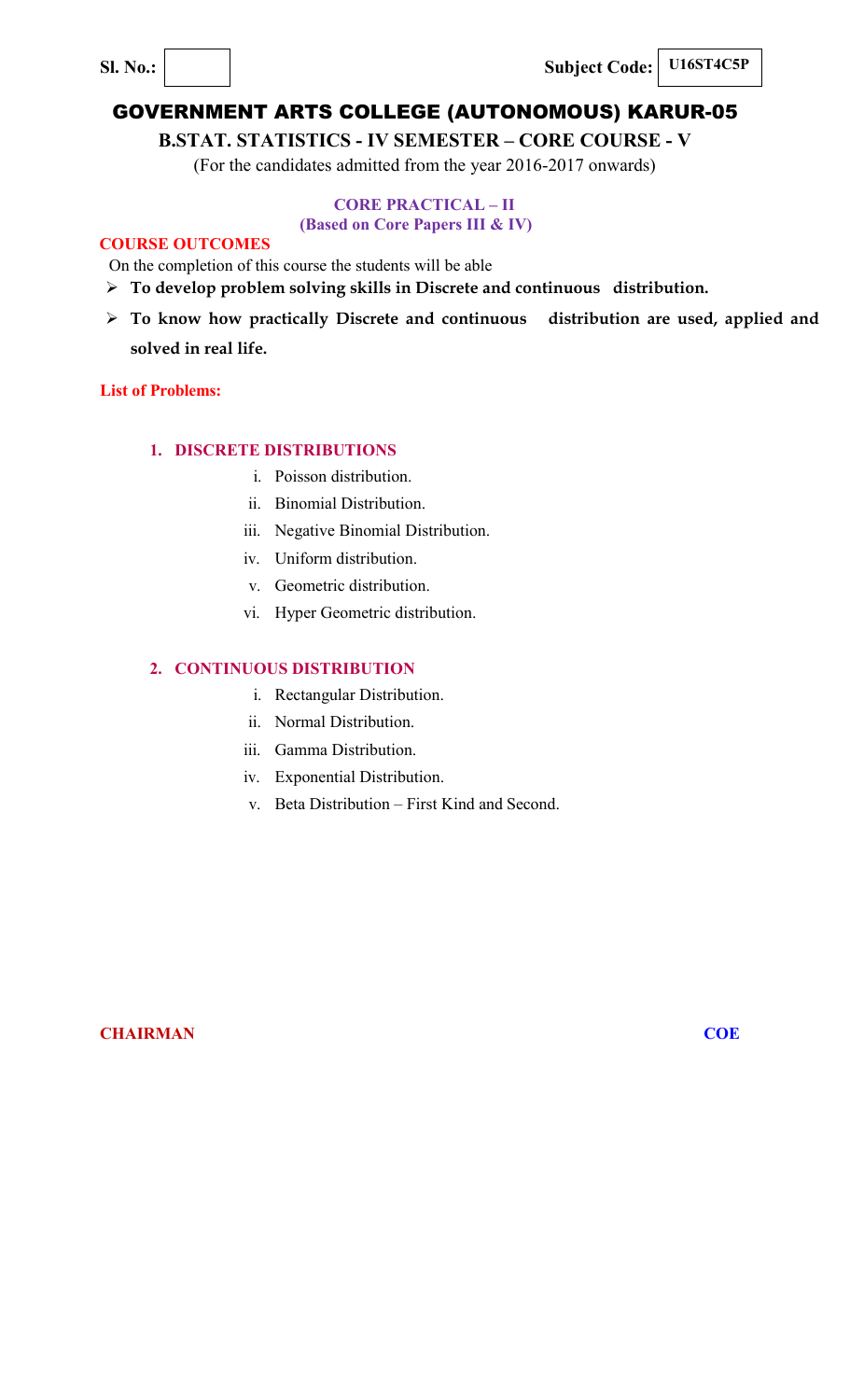**B.STAT. STATISTICS - IV SEMESTER – CORE COURSE - VI**

(For the candidates admitted from the year 2016-2017 onwards)

# **THEORETICAL CONTINUOUS DISTRIBUTION**

# **OBJECTIVE:**

To introduce the different Continuous Distributions and their Applications. **COURSE OUTCOMES** 

On the completion of this course the students will be able

- \* To introduce the different Continuous Distributions and their Applications.
- \* To impart essential knowledge in continuous distributions
- $\bullet$  To expose the real-life applications of continuous distribution

## **Unit – I**

**Rectangular Distribution** – Moments – MGF – Characteristic Function – Mean Deviation about Mean.

## **Unit – II**

**Normal Distribution** – Characteristics of Normal Distribution – Mode, Median –

Moment Generating Function – Cumulative Generating Function - Moments

# **Unit – III**

Additive Property of Normal Distribution – Mean Deviation about Mean – importance of Normal Distribution – Simple problems.

## **Unit – IV**

**Gamma Distribution** – M.G.F. – C.G.f – Additive Property of Gamma

Distribution **– Beta Distribution – First Kind and Second Kind** – Constants of Beta Distribution.

# **Unit –V**

**Exponential Distribution** – M.G.F – Memory Less Property of **Exponential**

**Distribution** – **Weibull Distribution** – Moments – Characterisation – **Cauchy** 

**Distribution –** Characteristic Function- moments of Cauchy Distribution.

# **Text Book:**

1. **GUPTA S.C** and **KAPOOR V.K** (2001), "**FUNDAMENTALS OF MATHEMATICAL STATISTICS**".

# **Reference Books:**

- 1. **J. N. KAPUR** and **H .C. SAXENA** (1989). "**MATHEMATICAL STATISTICS"**  S. Chand and Company Ltd., New Delhi.
- 2. **MAREK. FISZ**, (1961). "**PROBABILITY THEORY AND MATHEMATICAL STATISTICS"**, John Wiley and Sons.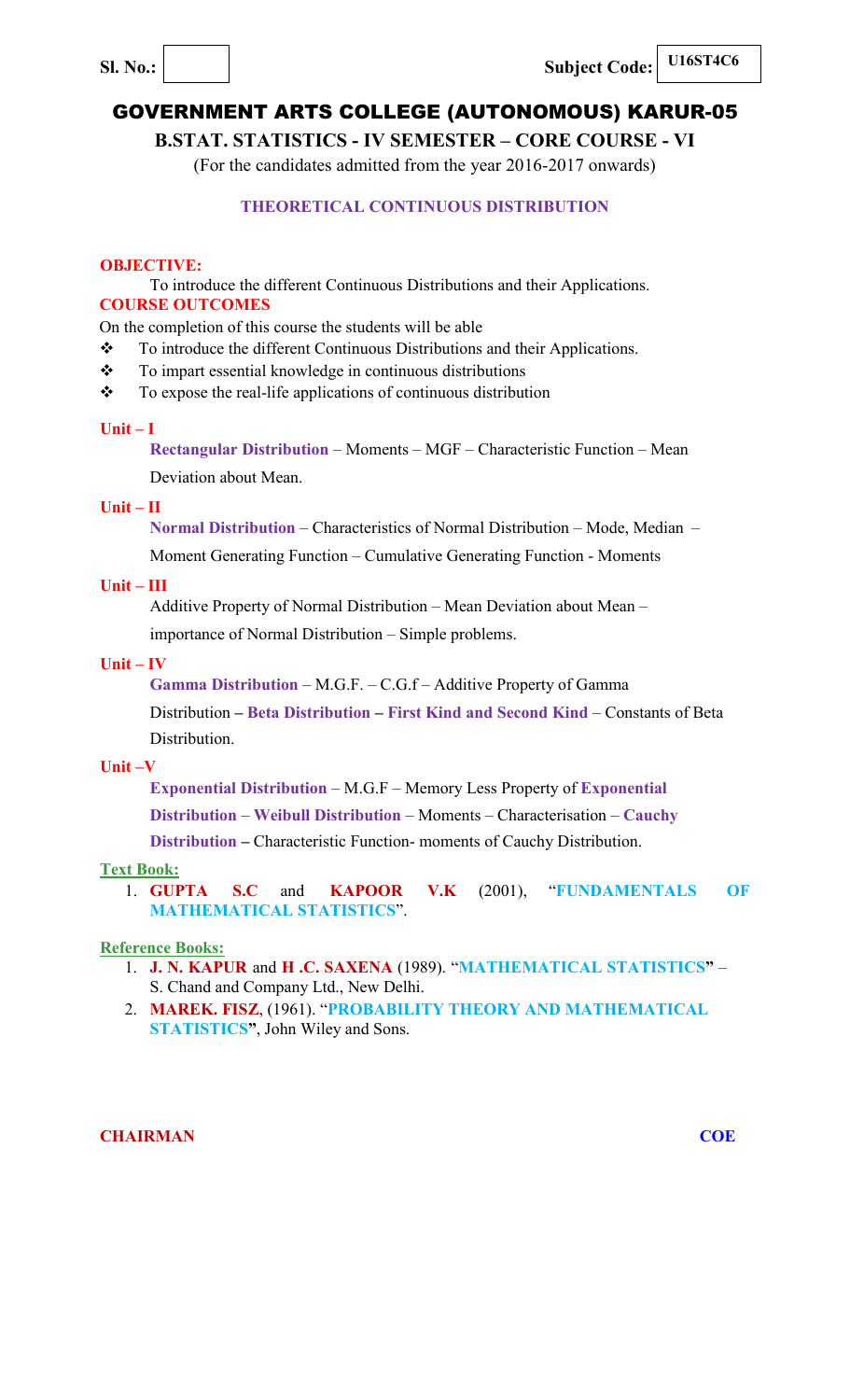**Sl. No.: Subject Code: U16ST4A2P** 

# GOVERNMENT ARTS COLLEGE (AUTONOMOUS) KARUR-05

# **B.STAT. STATISTICS - IV SEMESTER – SECOND ALLIED COURSE - II**

(For the candidates admitted from 2016-2017 onwards)

# **ALLIED PRACTICAL – I**

**(Based on Second Allied Papers I & III)**

# **COURSE OUTCOMES**

On the completion of this course the students will be able

- **To develop problem solving skills in Operations Research.**
- **To know how practically Operations Research are used, applied and solved in real life.**

# **LIST OF PROBLEMS:**

- i. Graphical Method.
- ii. Simplex method.
- iii. Big-M method.
- iv. Transportation problem.
- v. Assignment problem.
- vi. Game Theory.
- vii. Queuing Theory.
- viii. Network Problems.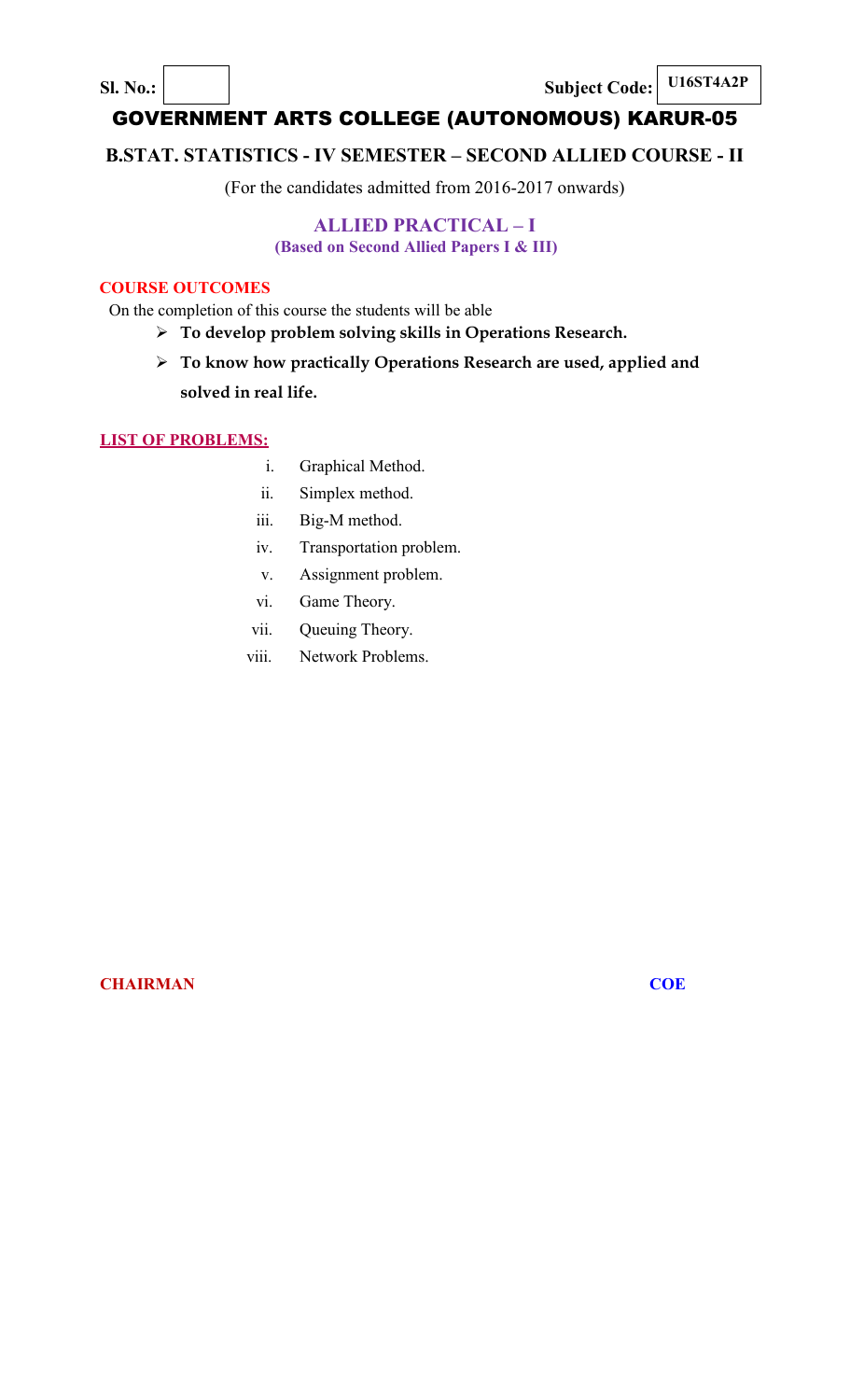**Sl. No.: Subject Code: U16ST4A3** 

# GOVERNMENT ARTS COLLEGE (AUTONOMOUS) KARUR-05

**B.STAT. STATISTICS - IV SEMESTER – SECOND ALLIED COURSE - III** 

(For the candidates admitted from the year 2016-2017 onwards)

# **OBJECTIVE:**

# **OPERATIONS RESEARCH – II**

To train the students with Optimization techniques towards solving decision making problems based on deterministic and probabilistic models and to impart an insight of the applications of Operations Research in Management.

#### **COURSE OUTCOMES**

On the completion of this course the students will be able

- $\cdot \cdot$  To train the students with optimization techniques towards solving decision making problems based on deterministic and probabilistic models and to impart an insight of the applications of Operations Research in Management.
- $\cdot$  To study how various game theory techniques can be applied in business situations
- $\div$  To understand how a decision can be made in business situations
- To understand the concept of Queue and their mechanism.
- \* To study about waiting time and waiting persons in real life queue.
- To understand probable ways of completing a project.

#### **Unit – I**

Introduction – definition – pay-off – types of games – the maximin – minimax principles Saddle Point – Game with Saddle Point – without saddle point – mixed strategies -  $2 \times 2$  games – graphical method for 2 x n or m x 2 games – dominance property – Resolving games by L.P.P. – Simple problems.

# **Unit – II**

Decision theory – Introduction- Types of Decision Making Environment – Decision Making under uncertainty – Maximin criterion – Maximax criterion – Minimax criterion

– Laplace criterion – Hurwitz criterion – Decision Making under risk – EMV – EOL – EVPI - Decision Tree Analysis – Concepts only – simple problems.

#### **Unit – III**

Queuing system – elements of queuing system – operating characteristics of a queuing systems – deterministic queuing system – probability distribution in queuing system.

# **Unit – IV**

Classification of queuing models – definition of transient and steady states – Poisson queuing system – Model I: {(M/M/1): (/FIFO)} and Model II: {(M/M/1): (/SIRO)} – Simple Problems.

#### **Unit – V**

Network analysis – Basic concepts – Constraints in network – Construction of network – Critical path method (CPM) - Program Evaluation Review Technique (PERT) –simple problems.

#### **Text Books:**

1. **KANTI SWARUP, P.K.GUPTA,** and **MANMOHN** (1980) – "**OPERATIONS RESEARCH**", Sultan Chand and sons, New Delhi.

#### **Reference Books:**

- 1. **J. K.SHARMA** (1997), "**OPERATIONS RESEARCH AND APPLICATION**", Mc.Millan and Company, New Delhi.
- 2. **NITA H.SHAH, RAVI M. GOR,** and **HARDIK SONI** (2010) "**OPERATIONS RESEARCH**", PHI Learning Private Limited, New Delhi.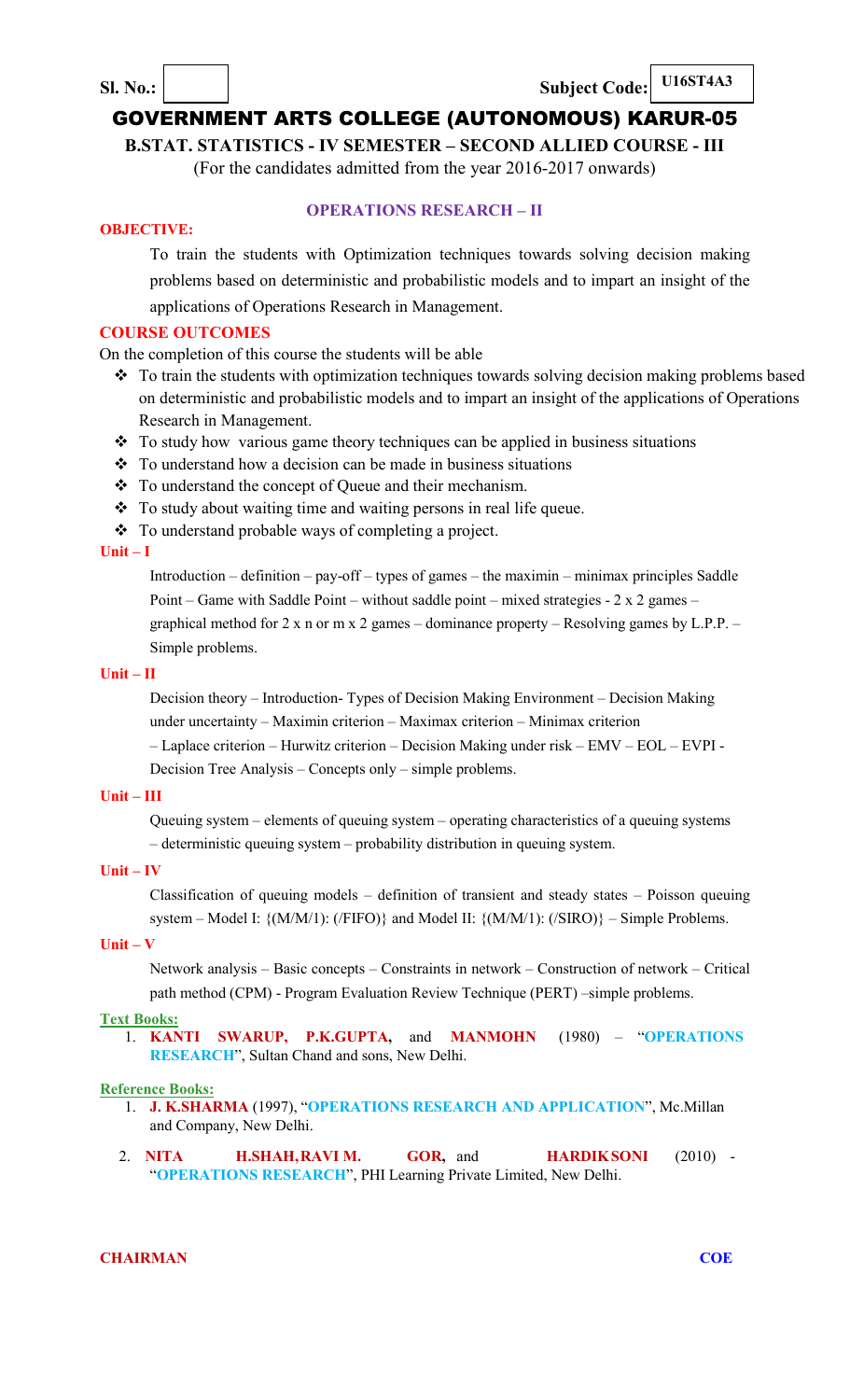**Sl. No.: Subject Code: U16ST4S1** 

# GOVERNMENT ARTS COLLEGE (AUTONOMOUS) KARUR-05

**B.STAT. STATISTICS - IV SEMESTER – SKILL BASED ELECTIVE - I** 

(For the candidates admitted from the year 2016-2017 onwards)

# **QUANTITATIVE APTITUDE - I**

#### **OBJECTIVE:**

To concentrate on basic concepts of arithmetic and to equip the students with the skills required to succeed in any competitive examination.

## **COURSE OUTCOME**

On the completion of this course the students will be able to concentrate on the basic concepts

of arithmetic and to equip the students with the skills required to succeed in any competitive examination

# **Unit – I**

Numbers – HCF – LCM – Problems on numbers – Formulae – Simple Problems. (Chapters 1, 2 & 7)

# **Unit – II**

Decimal Fractions and Simplification – Formulae – Simple Problems.

(Chapter  $3 & 4$ )

# **Unit – III**

Surds and Indices – Percentage – Formulae – Simple Problems.

(Chapters 9, 10 & 11)

# **Unit – IV**

Ratio and Proportion – Formulae – Simple Problems.

(Chapters 12, 13 & 20)

#### **Unit – V**

Average – Problems on Age – Formulae – Simple Problems.

(Chapters 6 & 8)

#### **Text Book:**

1. Scope and treatment as in "**QUANTITATIVE APTITUDE**" by **R.S.AGGARWAL**, S.Chand & Company Ltd., Ram Nagar, New Delhi (2007).

# **Reference Book:**

1. "**QUANTITATIVE APTITUDE**" for Competitive Examinations by **ABHIJIT GUHA**, Tata McGraw – Hill Publishing Company Ltd., New Delhi (2008).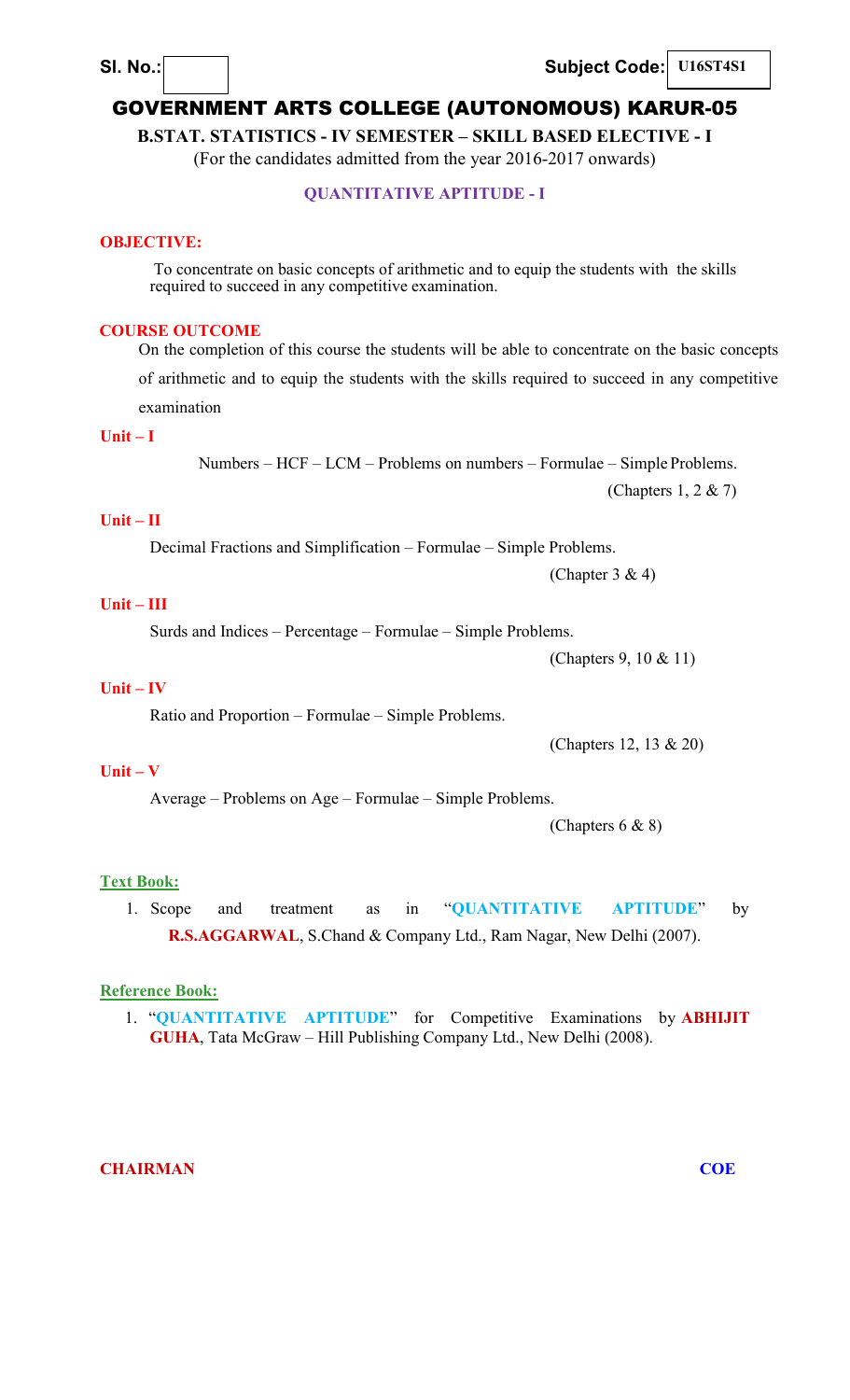**U16MM4N4 Sl. No.: Subject Code:**

# GOVERNMENT ARTS COLLEGE (AUTONOMOUS) KARUR-05

# **B. Sc., – IV SEMESTER – NON CORE ELECTIVE – II**

**(FOR STATISTICS MAJOR)** 

(For the candidates admitted from the year 2016-2017 onwards)

# **DISCRETE MATHEMATICAL STRUCTURE**

# **COURSE OUTCOMES**

On the completion of this course the students will be able to

- Able to manipulate basic mathematical object such as sets, functions and relations will also be able to verify simple mathematical properties.
- Able to skill full in expressing mathematical properties formally via the formal language of prepositional logic.
- Able to described computer programs in a formal mathematical manner.
- To understanding the relations like homomorphism, endomorphism and epimorphism.
- **UNIT 1: Propositional Logic:** Statements and Notation, Truth Tables Negation Conjunction – Disjunction and Other Connectives. (Ch 1: § 1.1, 1.2)
- **UNIT 2: Propositional Logic:** Tautologies Normal Forms Disjunctive Normal Forms Conjunctive Normal Forms – Pcnf and Pdnf. (Ch 1: §1.2.8,1.5)
- **UNIT 3:** Semi Groups and Monoids: Definition and Examples Homomorphism of semi groups Sub Semi groups and Semimonoids. (Ch 3: §3.2, 3.2.1, 3.2.2, 3.2.3) groups – Sub Semi groups and Semimonoids.
- **UNIT 4:** Lattices: Partially Ordered Sets Some Properties of Lattices Lattices as Algebraic Systems. (Ch 4: § 4.1, 4.1.2, 4.1.3)
- **UNIT 5: Lattice Homomorphism:** Homomorphism of Lattices Some Special Lattices Complete, Complemented and Distributive Lattices**.** . (Ch 4: § 4.1.4, 4.1.5)

#### **TEXT BOOK:**

1. J. P. Trembley and R. Manohar, **"Discrete Mathematical Structures with Application to Computer Science"**, Tata McGraw Hill Publishing Company Ltd., 2010.

#### **REFERENCE BOOKS:**

- 1. J. L. Gersting, **"Mathematical Structures for a Computer Science"**, 3rd Edition, Computer Science press, New York.
- 2. G. Liu, **"Elements of Discrete Mathematics"**, McGraw Hill Book Co, 1985.

**CHAIRMAN COE BOARD OF STUDIES**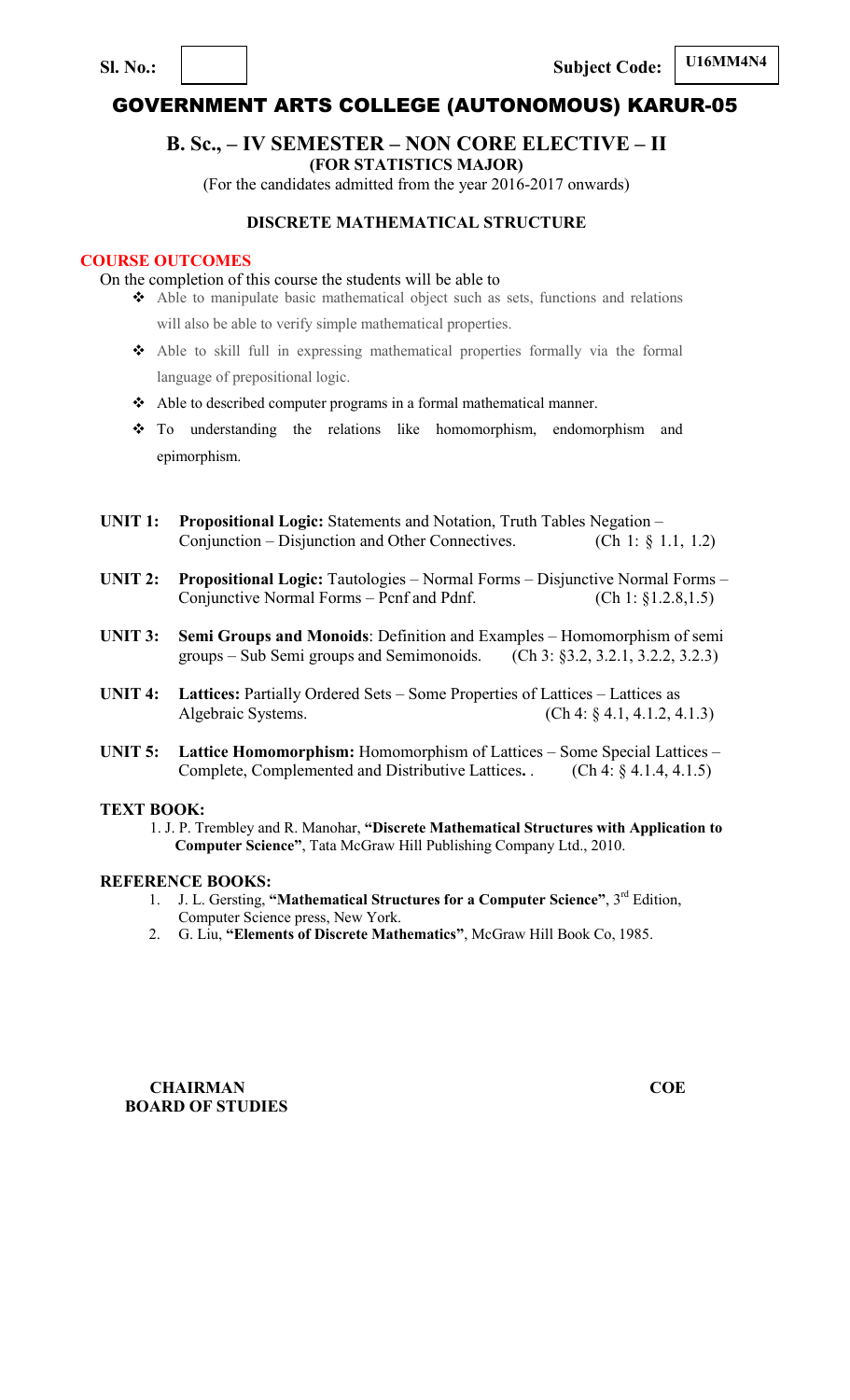**Sl. No.: Subject Code: U16ST5C7** 

# GOVERNMENT ARTS COLLEGE (AUTONOMOUS) KARUR-05

**B.STAT. STATISTICS - V SEMESTER – CORE COURSE - VII**

(For the candidates admitted from the year 2016-2017 onwards)

# **STATISTICAL INFERENCE – I**

# **OBJECTIVE:**

To enable the students to understand and apply various estimation procedures. **COURSE OUTCOMES** 

On the completion of this course the students will be able to

- \* To enable the students to understand and apply various estimation procedures.
- To understand the estimator and how an estimator is good estimator
- \* To know the importance of cramer- rao inequality and factorization theorem
- $\div$  To understand the various methods of estimation
- To understand the concept of interval estimation
- \* To understand how interval estimation can be applied in mean and proportion population

#### **Unit – I**

Statistical Inference – Characteristics of estimators – unbiasedness, consistency and efficiency – invariance property of consistent estimators – sufficient conditions for consistency – efficiency of estimators – most efficient estimators of minimum variance unbiased estimators – Simple Problems.

# **Unit –II**

Sufficiency – factorization theorem (Neymann – With Proof) – Cramer-Rao inequality condition for the equality sign in Cramer-Rao inequality (With proof)

– Simple Problems.

# **Unit –III**

Minimum Variance Unbiased (MVU) and Blackewellisation – Rao-Blackwell theorem – Methods of estimation – method of maximum likelihood estimation – properties – Simple Problems.

## **Unit – IV**

Method of minimum variance – method of moments – method of least square – confidence interval and confidence limits – Simple Problems.

#### **Unit – V**

Interval estimation – confidence interval for single proportion – difference between proportions – single mean – difference of means - Simple Problems.

# **Text Book:**

1. **V.K.KAPOOR** and **S.C.GUPTA**, "**FUNDAMENTALS OF MATHEMATICAL STATISTICS**", Sulthan Chand and Sons, New Delhi. Reprint 2010.

#### **Reference Book:**

- 1. **MOOD A. M., GRAYBILL F.A.,** and **BOES, D.C.** (1974): "**INTRODUCTION TO**  THE THEORY OF STATISTICS", Mc Graw Hill.
- **2. HOGG R.V.** and **CRAIG, A.T.** (1972): "**INTRODUCTION TO MATHEMATICAL STATISTICS**", 3<sup>rd</sup> edition, Academic Press, USA.
- **3. GOON, A.M. GUPTA, M.K.,** and **DAS GUPTA, B.** (1980): "**AN OUTLINE OF**
- **STATISTICAL THEORY**", Vol.I, 6<sup>th</sup> revised ed. World Press Limited, Calcutta. 4. **ROHATGI, V.K.** (1984): "**AN INTRODUCTION TO PROBABILITY THEORY AND MATHEMATICAL STATISTICS**", Wiley Eastern.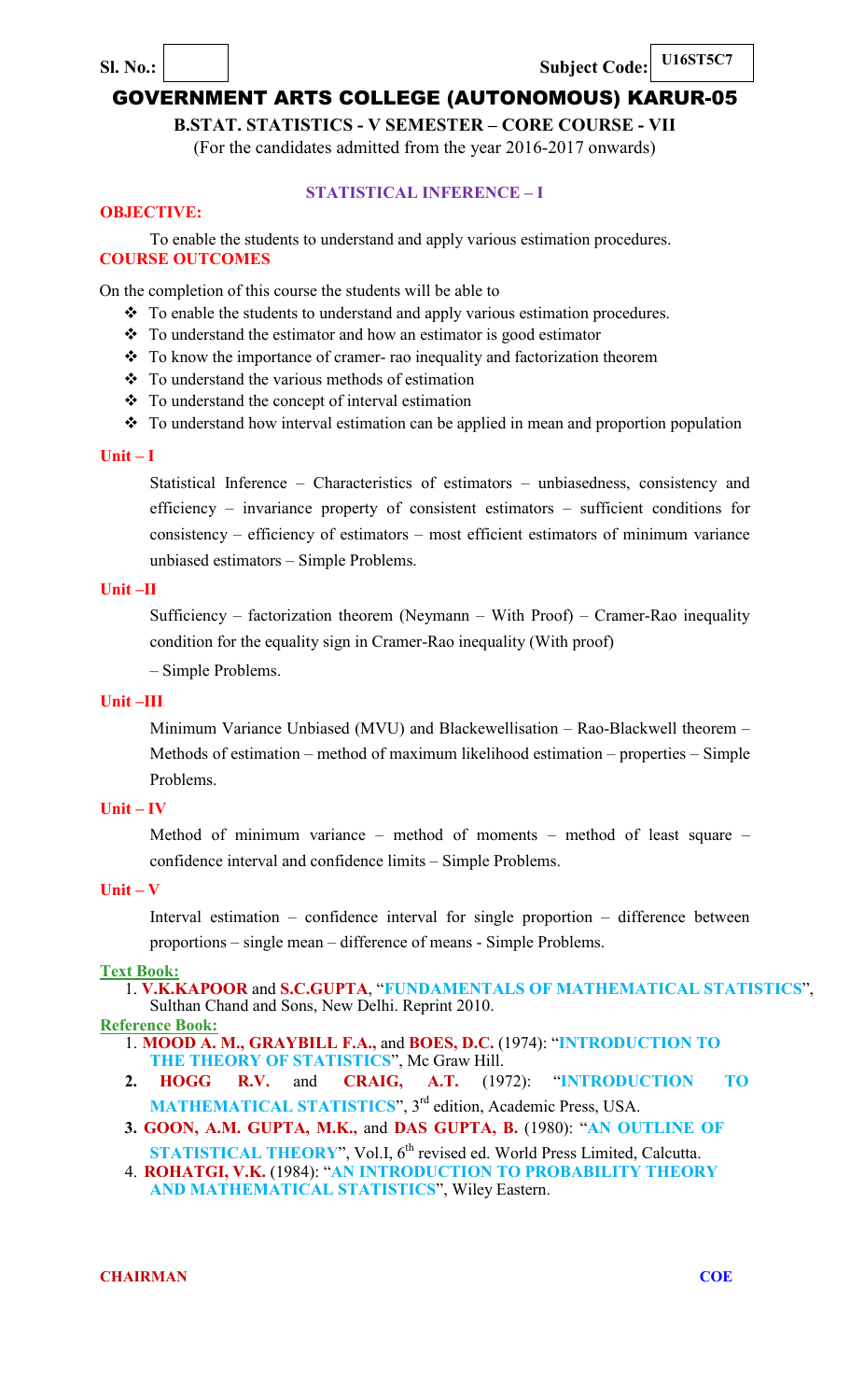**Sl. No.:** Subject Code:

**U16ST5C8** 

# GOVERNMENT ARTS COLLEGE (AUTONOMOUS) KARUR-05

**B.STAT. STATISTICS - V SEMESTER – CORE COURSE - VIII** 

(For the candidates admitted from the year 2016-2017 onwards)

## **APPLIED STATISTICS**

#### **(TIME SERIES AND INDEX NUMBERS)**

#### **OBJECTIVE:**

This course introduces the basic Statistical tools in time related Variables, economic variables. To enable the students understand index numbers and other Statistical tools applied to demographic and chronological data.

# **COURSE OUTCOMES**

On the completion of this course the students will be able

- To know the basic Statistical tools in time related variables, economic variables.
- \* To enable the students understand index numbers and other Statistical tools applied to demographic and chronological data.
- **Unit –I Time Series:** Definition- Components of time series uses of time series mathematical models– Measurement of Trend: Graphical Method, Semi-Average Method – Method of Moving Average and Method of Least Square. (Straight line, Second Degree Parabola and Exponential Curve) – Simple Problems.

#### **Unit – II**

Seasonal Variation – Measurement of Seasonal Variations – Method of Simple Averages, Ratioto-Trend Method, Ratio-to-Moving Average Method and Link Relative Method - Simple Problems. Concepts of Cyclical Variations and Random Variations.

#### **Unit – III**

**Index Numbers:** Meaning and definition – uses and limitations of Index Numbers – Basic problems involved in the constructions of Index Number – Construction of Index Numbers – Unweighted Index Number – simple aggregative and simple average price relative method – problems.

#### **Unit – IV**

Weighted Index Numbers – Types – Laspeyre, Paasches, Drobish Bowley, Marshal Edgeworth, Walsch, Kellys and Irving Fisher Index Numbers – Chain Base Index Number and Fixed Base Index Numbers – problems.

# **Unit – V**

The criteria of a good Index Number: Unit test, Factor Reversal Test, Time Reversal Test and Circular Test – Cost of living Index Numbers (CLI)- Construction of CLI – Aggregate Expenditure and Family Budget Methods – Uses of CLI – Problems.

#### **Text Book:**

1. **V. K. KAPOOR** and **S. C. GUPTA**, **"FUNDAMENTALS OF APPLIED STATISTICS"**, Sulthan Chand and Sons, New Delhi. Reprint 2013.

#### **Reference Books:**

- 1. **GUPTA S.P.** (1999): **"STATISTICAL METHODS"**, Sultan & Sons, New Delhi.
- 2. **CROXTON F.E.** & **COWDON D.J.** (1973): **"APPLIED GENERAL STATISTICS"**, Prentice Hall.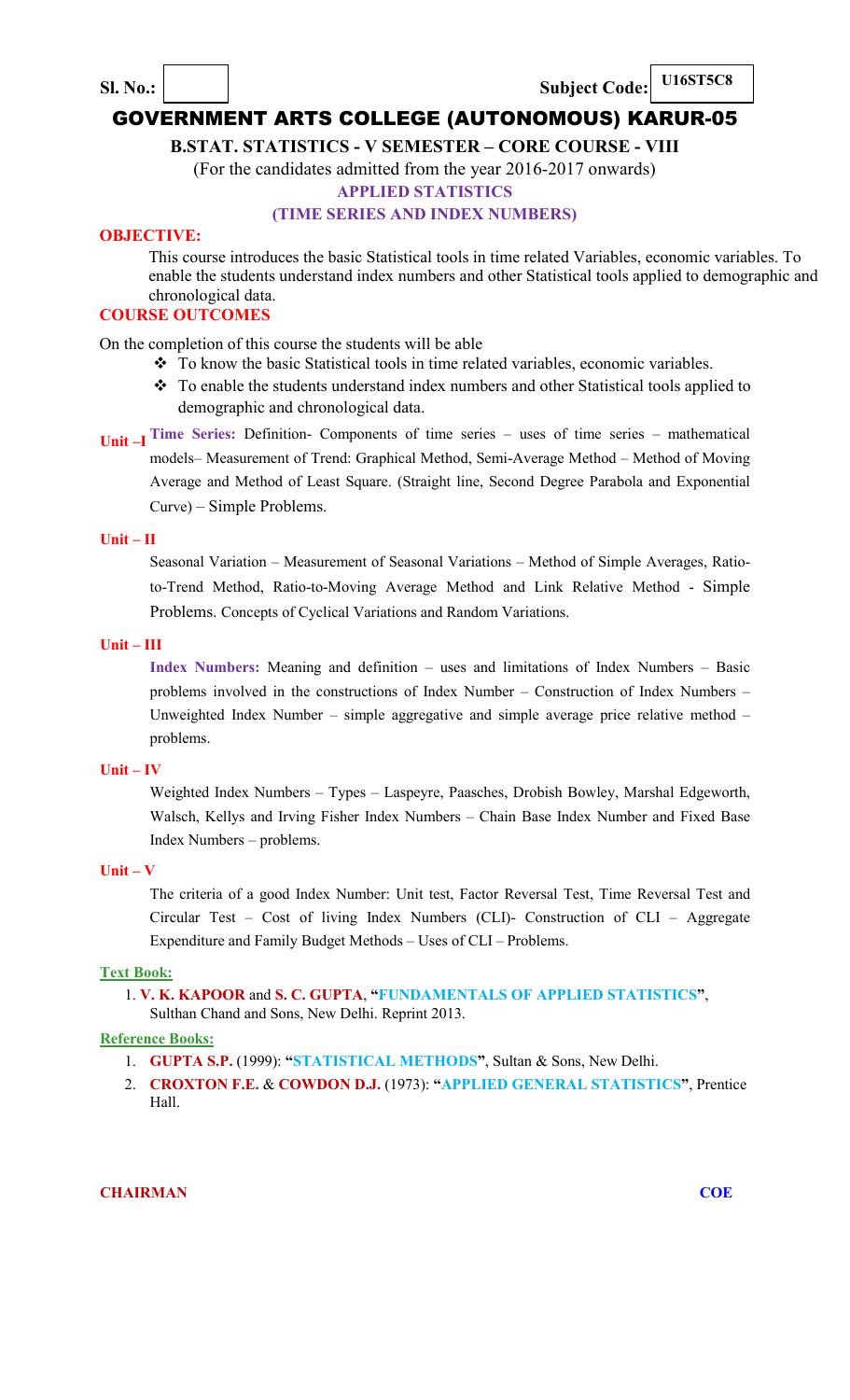

**Sl. No.:**  $\vert$  **Subject Code:** 

**U16ST5C9** 

# GOVERNMENT ARTS COLLEGE (AUTONOMOUS) KARUR-05

**B.STAT. STATISTICS - V SEMESTER – CORE COURSE - IX**  (For the candidates admitted from the year 2016-2017 onwards)

# **SAMPLING TECHNIQUES**

#### **OBJECTIVE:**

To enable the students to understand and apply the sampling procedures to different situations.

# **COURSE OUTCOMES**

On the completion of this course the students will be able

- To enable the students to understand and apply the sampling procedures to different situations.
- $\cdot \cdot$  To equip the students with sampling techniques used in conducting sample surveys.
- To compare the efficiency of various estimation strategies resulting from different sampling techniques.

# **Unit – I**

Concept of sampling and population - parameters and statistics - sampling distributions principal steps in a sample survey - sampling and non sampling errors - uses and limitations.

# **Unit – II**

Simple random sampling - Notations and terminology - SRS with and without replacement - unbiased estimate of mean and variance - merits and demerits of SRS.

#### **Unit – III**

Stratified random sampling - Notations and terminology - unbiased estimate of population mean and its variance - allocation of sample size - proportional and optimum allocation - cost function - relative precision of stratified random sampling and simple random sampling.

# **Unity – IV**

Systematic sampling - Notations and terminology - unbiased estimate of mean and variance – comparison of SRS, stratified random sampling and systematic sampling – Merits and Demerits of systematic samplings.

#### **Unit – V**

Concepts of Multistage Sampling – cluster sampling – Quota Sampling – Problems related to simple random sampling – systematic and stratified random sampling.

#### **Text Book:**

1. **S.C.GUPTA** and **V. K. KAPOOR** (2004), "**FUNDAMENTALS OF APPLIED STATISTICS**", Sultan chand & Sons, New Delhi.

# **Reference Books:**

- 1. **W.G. COCHRAN** (1985): "**SAMPLING TECHNIQUES**", Wiley Eastern Ltd, New delhi.
- 2. **PARIMAL MUKHOPADHYAY** (2012). "**THEORY AND METHOD OF SURVEY SAMPLING**", 4<sup>th</sup> edition (EEE) PHI learning private limited, New Delhi.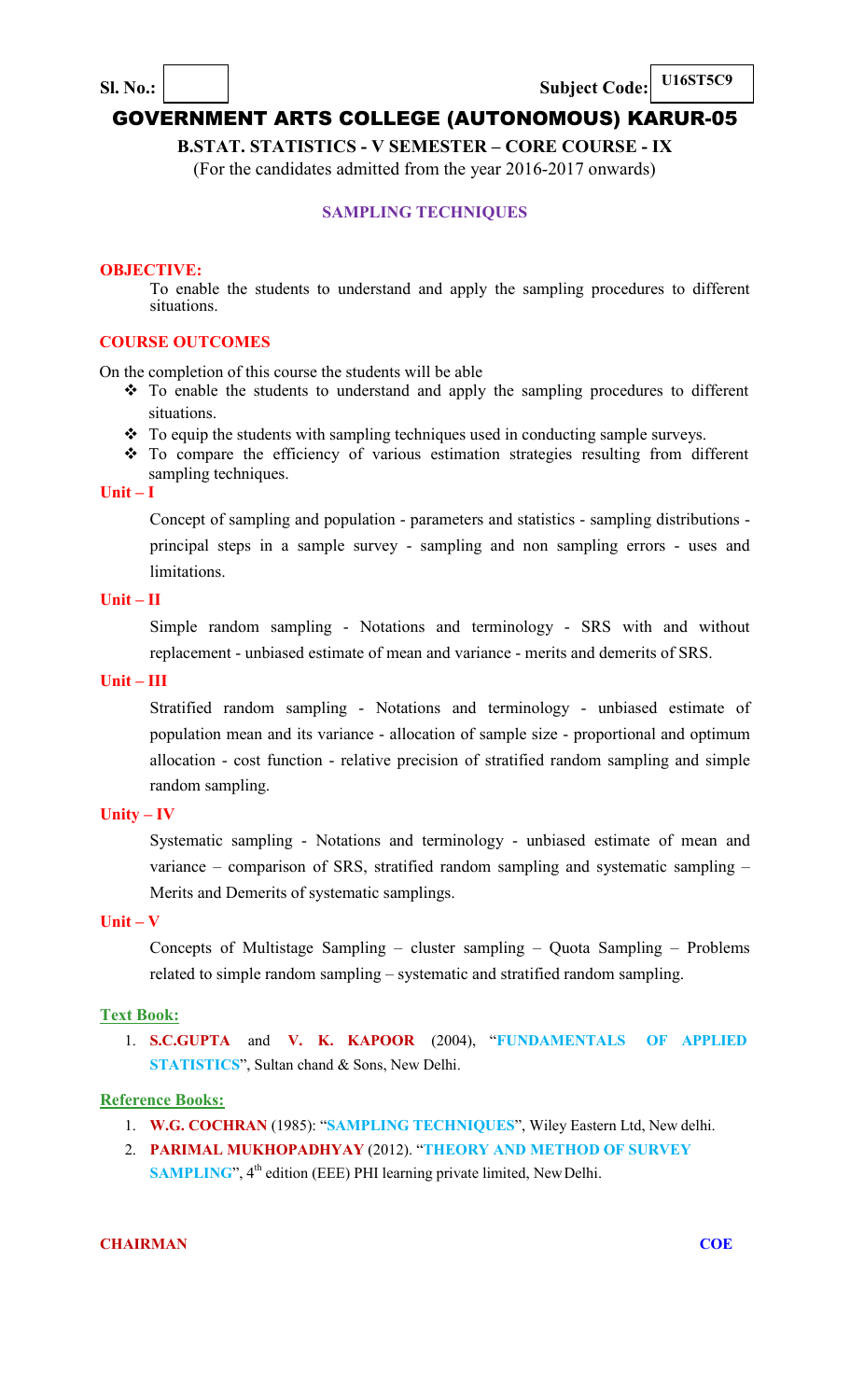**Sl. No.: I U16ST5C10P Subject Code: I U16ST5C10P** 

# GOVERNMENT ARTS COLLEGE (AUTONOMOUS) KARUR-05

**B.STAT. STATISTICS - V SEMESTER – CORE COURSE - X**  (For the candidates admitted from the year 2016-2017 onwards)

# **CORE PRACTICAL - III**

# **(Based on Core Papers VIII and XI)**

## **COURSE OUTCOMES**

On the completion of this course the students will be able

- **To develop problem solving skills in Business Statistics and Sampling techniques.**
- **To know how practically Business Statistics and Sampling techniques are used, applied and solved in real life.**

#### **Unit – I**

**Time Series:** Measurement of Trend: Semi-Average Method – Method of Moving Average and Method of Least Square. (Straight line, Second Degree Parabola and Exponential Curve).

# **Unit – II**

Seasonal Variation – Measurement of Seasonal Variations – Method of Simple Averages, Ratio-to-Trend Method, Ratio-to-Moving Average Method and Link Relative Method.

# **Unit – III**

**Index Numbers:** Weighted Index Numbers – Types – Laspeyre, Paasches, Drobish Bowley, Marshal Edgeworth, Walsch, Kellys and Irving Fisher Index Numbers – Chain Bases Index Number – Factor Reversal Test, Time Reversal Test – Cost of living Index Numbers (CLI)- Construction of CLI – Aggregate Expenditure and Family Budget Methods.

## **Unit – IV**

Simple Random Sampling (SRS)

#### **Unit – V**

Stratified Random Sampling and Systematic Sampling – Proportional and Optimum Allocation.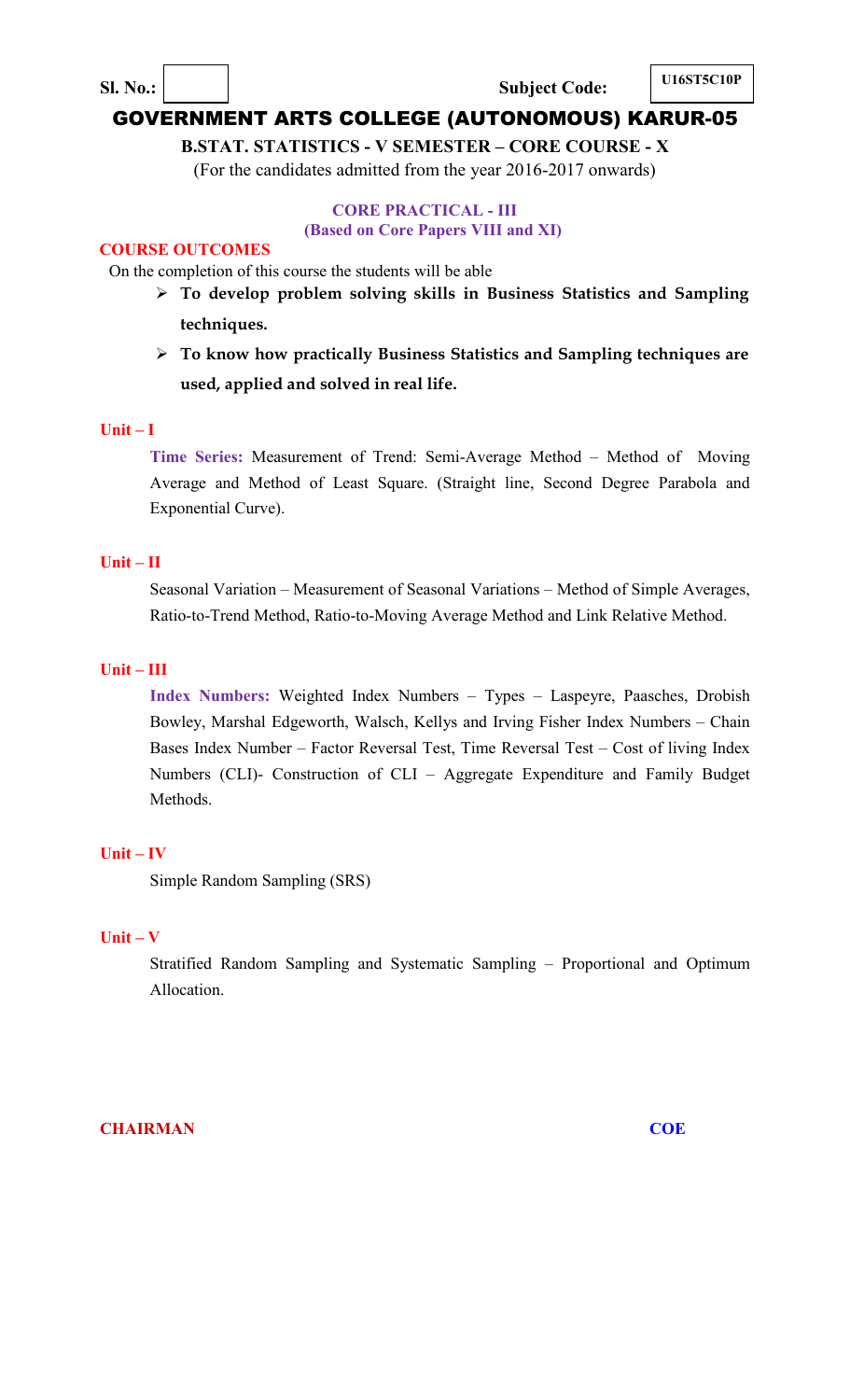**B.STAT. STATISTICS - V SEMESTER – ELECTIVE COURSE - I** 

(For the candidates admitted from the year 2016-2017 onwards)

# **STATISTICAL QUALITY CONTROL**

# **OBJECTIVE:**

To enable the students to know the concepts of process control and product control. **COURSE OUTCOMES** 

On the completion of this course the students will be able to

- \* To enable the students to know the concepts of process control and product control.
- To know the usage of statistical quality control in industries.
- \* To enable the students to know the concepts of process control and product control
- \* To interpret the quality control using various charts
- To know various sampling Inspection plans for quality control
- To understand producer risk, consumer risk on defective items.

#### **Unit –I**

Statistical Quality Control (SQC) – definition – classification – basis of SQC – Chance and Assignable Causes – Benefits of SQC – Process and Product Control – Control Charts - 3 control limits – tools for SQC.

#### **Unit – II**

Control Charts for Variables – steps for X and R Charts - control limits for charts and R charts – criterion for detecting lack of control in charts X and R charts. Interpretation of X charts and R charts. Control charts for standard deviation. Problems.

# **Unit –III**

Control charts for attributes – types – p chart and d chart – definition, mean and variance. Three methods of *p* and *d* charts for variable sample size. Interpretation of *p* chart.

#### **Unit – IV**

Control charts for number of defectives per unit ( $c - chart$ ) – definition –limits, mean and variance, c chart for variable sample size or  $u -$  chart – application of  $c -$  chart – Natural Tolerance Limits and specification limits – interpretation – modified control limits – acceptance sampling by attributes. Concepts of AQL, LTPD, Process Average Fraction Defective (p), consumer's risk, producer's risk and AOQL.

#### **Unit – V**

O.C. curve, ASN – definition, Sampling Inspection Plan for Attributes – Single Sampling Plan, determination of n and c. Concepts of Double Sampling Plan - procedures and flow chart. Single Sampling Plan VS Double Sampling Plan.

#### **Text Book:**

1. **V.K.KAPOOR** and **S.C.GUPTA**, "**FUNDAMENTALS OF APPLIED STATISTICS**", Sulthan Chand and Sons, New Delhi. Reprint 2013.

#### **Reference Books:**

- 1. **M.MAHAJAN** (2001), "**STATISTICAL QUALITY CONTROL**", Dhanpat Rai & co (p) Ltd., Delhi.
- 2. **EUGENE L. GRANT** and **RICHARD S. LEAVENWORTH**, "**STATISTICAL QUALITY CONTROL**", Tata McGraw Hill Education Private Limited, New Delhi.
- 3. **DOUGLAS C. MONTOGOMERY**: "**STATISTICAL QUALITY CONTROL: A MODERN INTRODUCTION**" (Sixth Edition), John Wiley & Sons, New Delhi.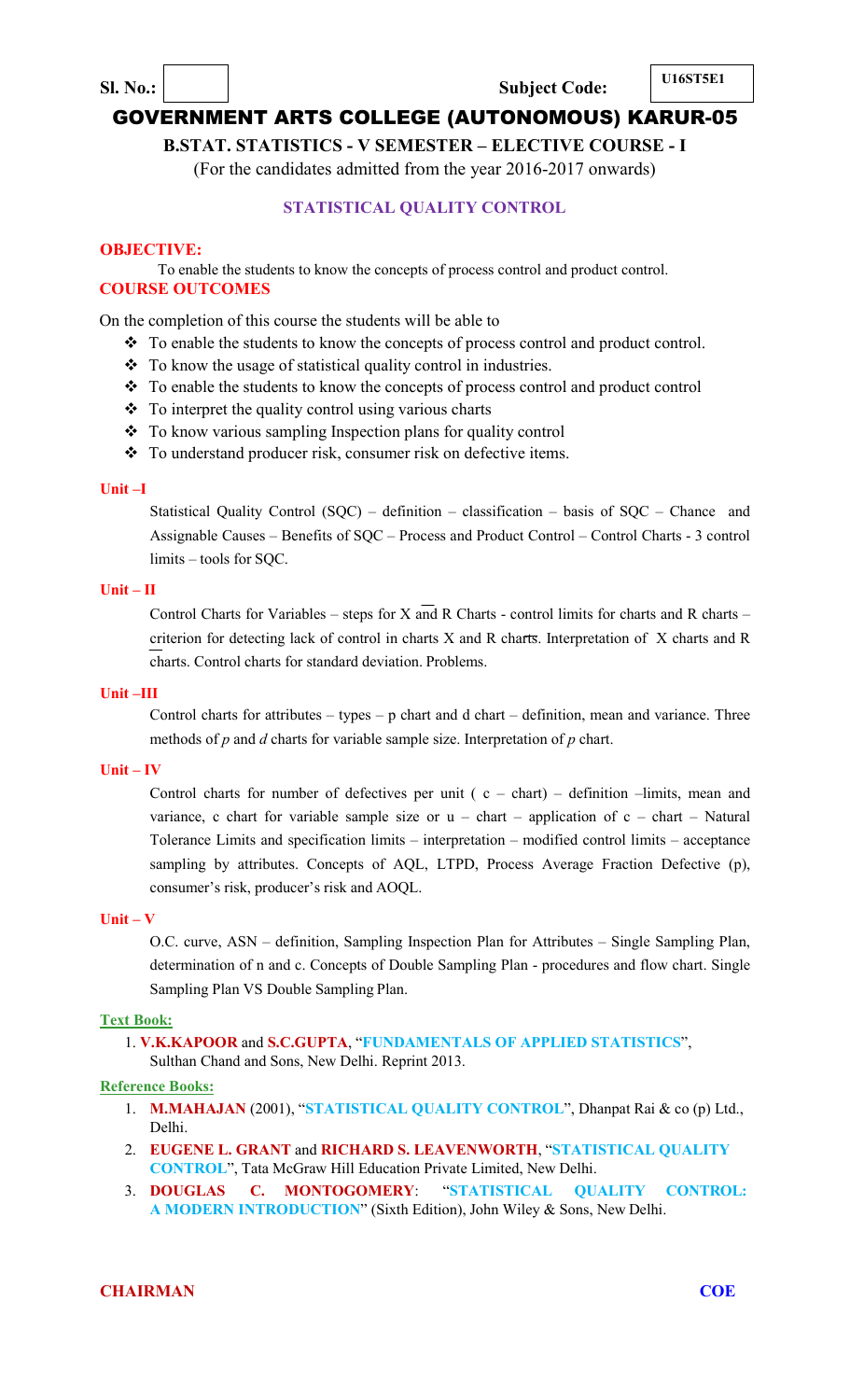**B.STAT., STATISTICS - V SEMESTER – SKILL BASED ELECTIVE - II**  (For the candidates admitted from the year 2016-2017 onwards)

# **QUANTITATIVE APTITUDE – II**

## **OBJECTIVE:**

To enable the students to learn various techniques for quantitative decision making. On successful completion of this course the students will have the ability to handle financial data more scientifically.

# **COURSE OUTCOMES**

On the completion of this course the students will be able

• To enable the students to learn various techniques for quantitative decision making.

\* To handle financial data more scientifically.

# **Unit – I**

Profit and Loss – Formulae and Simple problems.

(Chapters 11)

#### **Unit – II**

Chain Rule – Time –Work and Wages – Formulae and Simple Problems.

(Chapters 14, 15)

#### **Unit – III**

Time and Distance – Trains – Formulae and Simple Problems.

(Chapters 17, 18)

# **Unit – IV**

Simple Interest – Compound Interest – Formulae and Simple Problems.

(Chapters 21, 22)

# **Unit – V**

Area – Volume and Surface Area of Solid Figures– Formulae and Simple Problems (Chapters 24, 25)

# **Text Book:**

1. Scope and treatment as in "**QUANTITATIVE APTITUDE**" by **R.S.AGGARWAL**, S.Chand & Company Ltd., Ram Nagar, New Delhi (2007).

## **Reference Book:**

1. "**QUANTITATIVE APTITUDE**" for Competitive Examinations by "**ABHIJIT GUHA**", Tata McGraw – Hill Publishing Company Ltd., New Delhi (2008).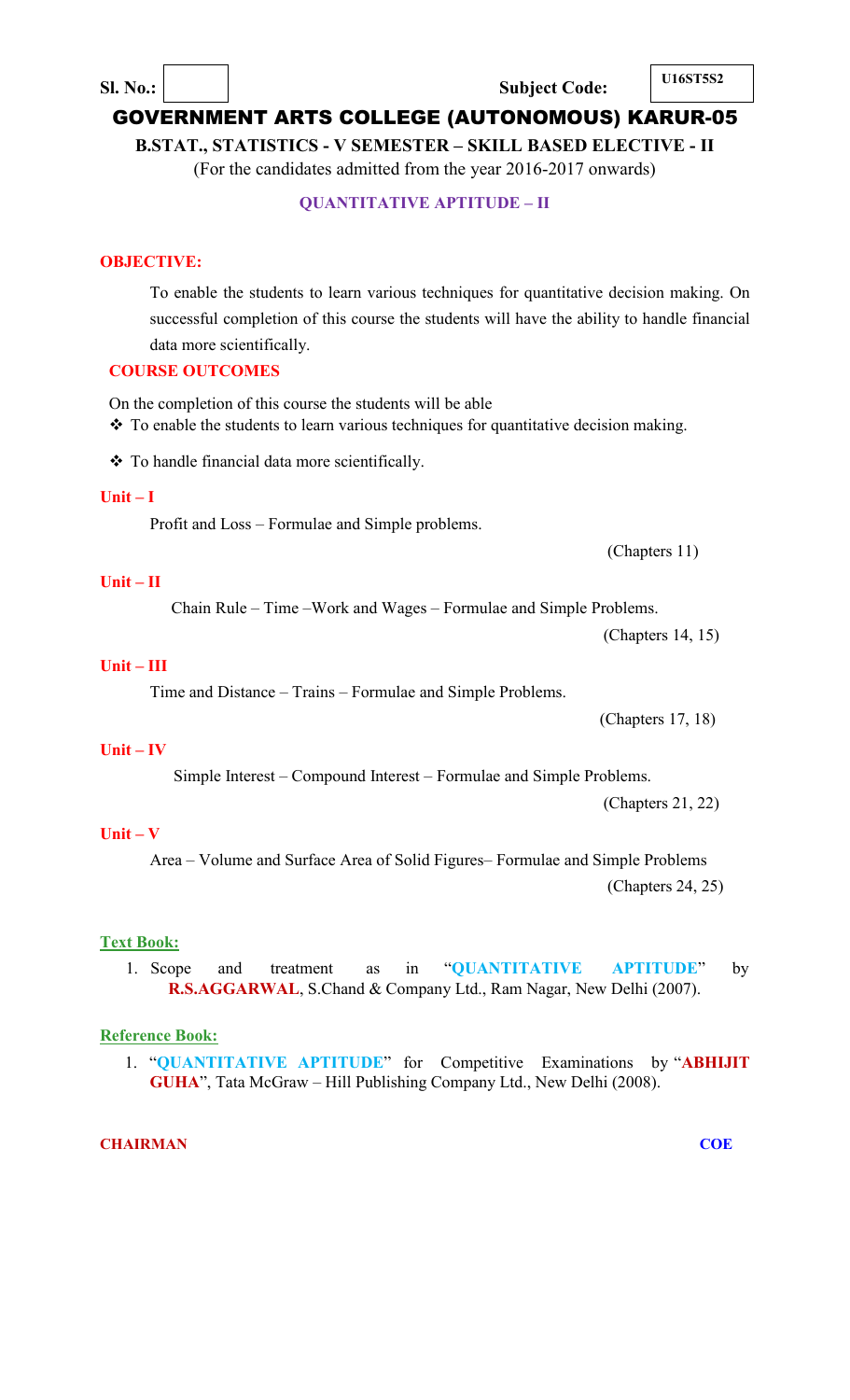**Sl. No.: U16ST5S3P Subject Code: U16ST5S3P** 

# GOVERNMENT ARTS COLLEGE (AUTONOMOUS) KARUR-05

**B.STAT., STATISTICS - V SEMESTER – SKILL BASED ELECTIVE - III**  (For the candidates admitted from the year 2016-2017 onwards)

# **STATISTICAL DATA ANALYSIS (LAB ORIENTED – PRACTICAL)**

## **OBJECTIVE:**

To compute the various statistical measures using EXCEL package. **COURSE OUTCOMES** 

On the completion of this course the students will be able to compute the various statistical measures using EXCEL package.

# **Unit – I**

Graphs and diagrams.

#### **Unit – II**

Descriptive Statistics.

# **Unit – III**

Correlation Co – efficient and Regression Co – efficient.

#### **Unit - IV**

Large Sample Tests: Means, Variances and Proportions – Goodness of fit tests – Test of Independence. Test based on t statistic: Single men, Difference of means, Paired t test. Test based on F statistic: Equality of two population variances

#### **Unit - V**

Non-parametric tests: Sign test, Wilcoxon test, Mann-Whitney U test, Median test, Run test.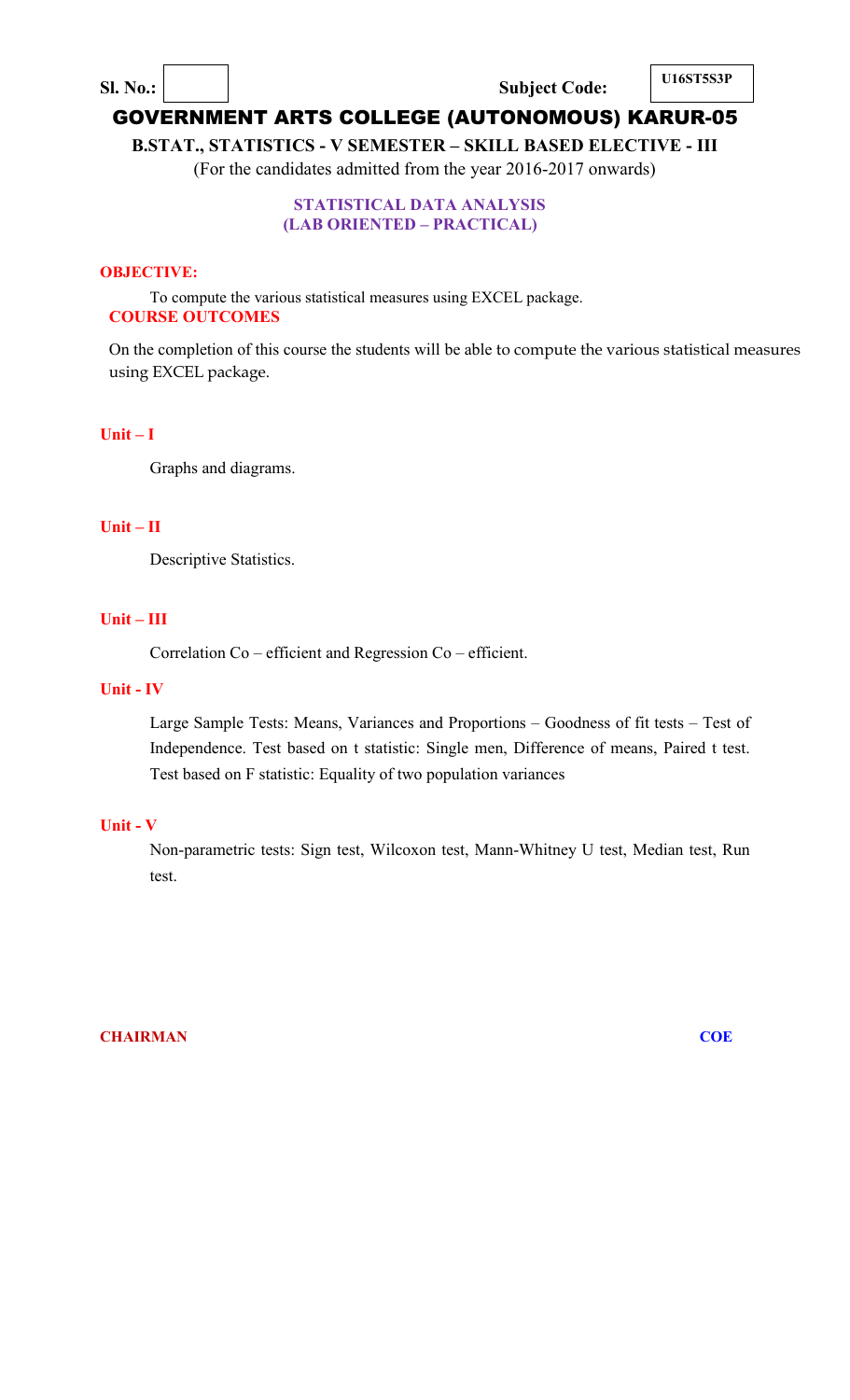# **Sl. No.: U16ST6C11 Subject Code: U16ST6C11**

# GOVERNMENT ARTS COLLEGE (AUTONOMOUS) KARUR-05

# **B.STAT., STATISTICS - VI SEMESTER – CORE COURSE - XI**

(For the candidates admitted from the year 2016-2017 onwards)

# **STATISTICAL INFERENCE – II**

#### **OBJECTIVE:**

To give detailed idea of estimation, testing of hypothesis and Non-Parametric Tests to the under graduate students.

# **COURSE OUTCOMES**

On the completion of this course the students will be able

- To give a detailed idea of estimation, testing of hypothesis and Non-Parametric Tests to the under graduate students.
- $\div$  To understand the testing of hypothesis
- To learn various powerful tests and importance of Neyman-person –lemma
- ❖ To understand how Hypothesis is tested in for large and small samples.
- To learn about various parametric and non-parametric tests

#### **Unit – I**

Introduction – statistical hypothesis – types of errors – level of significance- power of the test – steps involved in testing of hypothesis.

#### **Unit – II**

Most Powerful test – uniformly most powerful test – Neyman Pearson (NP) lemma – unbiased test and unbiased critical region – UMP critical region.

#### **Unit – III**

Large Sample Tests – Test for the mean of a normal population – test for the equality of means of two normal populations – test for the variance of a normal population – test for the equality of variances f two normal populations - simple problems.

#### **Unit – IV**

Small Sample Tests : t–Test - single mean –difference of means –paired t-test- observed sample correlation -F –test for equality of two population variances- simple problems.

# **Unit – V**

Non-Parametric methods - advantages and drawbacks of NP methods over parametric methods – Wold –Wolfowitz Run test – Test for Randomness – Median Test – Sign Test – Mann Whitney – Wilcoxon U Test – simple problems.

#### **Text Book:**

- 1. **V.K.KAPOOR** and **S.C.GUPTA**, "**FUNDAMENTALS OF MATHEMATICAL**
- **STATISTICS**", Sulthan Chand and Sons, New Delhi. Reprint 2010.

**Reference Book:**

- 1. **MOOD A. M., GRAYBILL F.A.,** and **BOES, D.C.** (1974): "**INTRODUCTION TO**  THE THEORY OF STATISTICS", Mc Graw Hill.
- **2. HOGG R.V.** and **CRAIG, A.T.** (1972): "**INTRODUCTION TO** MATHEMATICAL STATISTICS", 3<sup>rd</sup> edition, Academic Press, USA.
- **3. GOON, A.M. GUPTA, M.K.,** and **DAS GUPTA, B.** (1980): "**AN OUTLINE OF**
- STATISTICAL THEORY", Vol.I, 6<sup>th</sup> revised ed. World Press Limited, Calcutta. 4. **ROHATGI, V.K.** (1984): "**AN INTRODUCTION TO PROBABILITY THEORY AND MATHEMATICAL STATISTICS**", Wiley Eastern.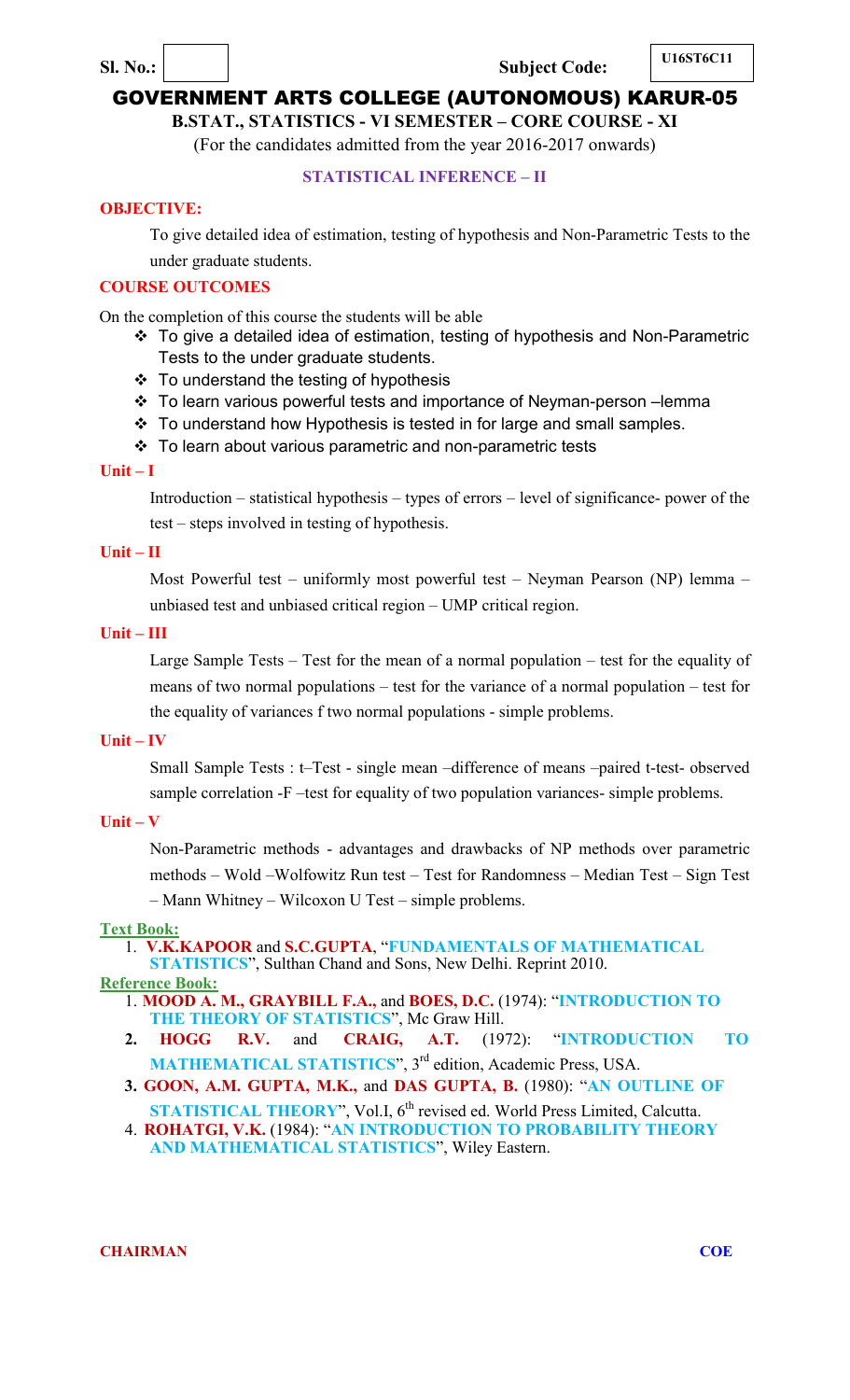# **Sl. No.: U16ST6C12 Subject Code: U16ST6C12**

# GOVERNMENT ARTS COLLEGE (AUTONOMOUS) KARUR-05

**B.STAT., STATISTICS - VI SEMESTER – CORE COURSE - XII** 

(For the candidates admitted from the year 2016-2017 onwards)

# **DESIGN OF EXPERIMENTS**

## **OBJECTIVE:**

To focus on the design and analysis of variance techniques in the statistical field experiments.

#### **COURSE OUTCOMES**

On the completion of this course the students will be able

- \* To focus on the design and analysis of various techniques in the statistical field experiments.
- To provide basic principles of experimentation
- To discuss the analysis of data relating to agriculture, biological sciences and industry

#### **Unit – I**

Analysis of Variance – meaning – one way classification two way classification (without derivation) – problems.

## **Unit – II**

Design of Experiment – meaning - terminology in experimental design – principles – completely randomized Design (CRD) – analysis – problems.

#### **Unit – III**

Randomized Block Design (RBD) –analysis – estimating missing value in RBD – Latin Square Design (LSD) – analysis – efficiency of a LSD relative to RBD and CRDmissing value in LSD – problems.

#### **Unit –IV**

Missing plot Technique – meaning – Analysis of RBD and LSD with one and two missing observation – problems.

# **Unit – V**

Factorial Experiment – Definition –  $2^2$ ,  $2^3$ , and  $3^2$  factorial experiments – main effects and interaction – analysis – confounding –partial confounding (concepts only) – advantages and disadvantages of confounding.

#### **Text Book:**

1. **V.K.KAPOOR** and **S.C.GUPTA**, "**FUNDAMENTALS OF APPLIED STATISTICS**", Sulthan Chand and Sons, New Delhi. Reprint. 2013.

# **Reference Books:**

1. **MONTGOMERY. D** (1972): "**DESIGN OF EXPERIMENTS**", John Wiley and Sons.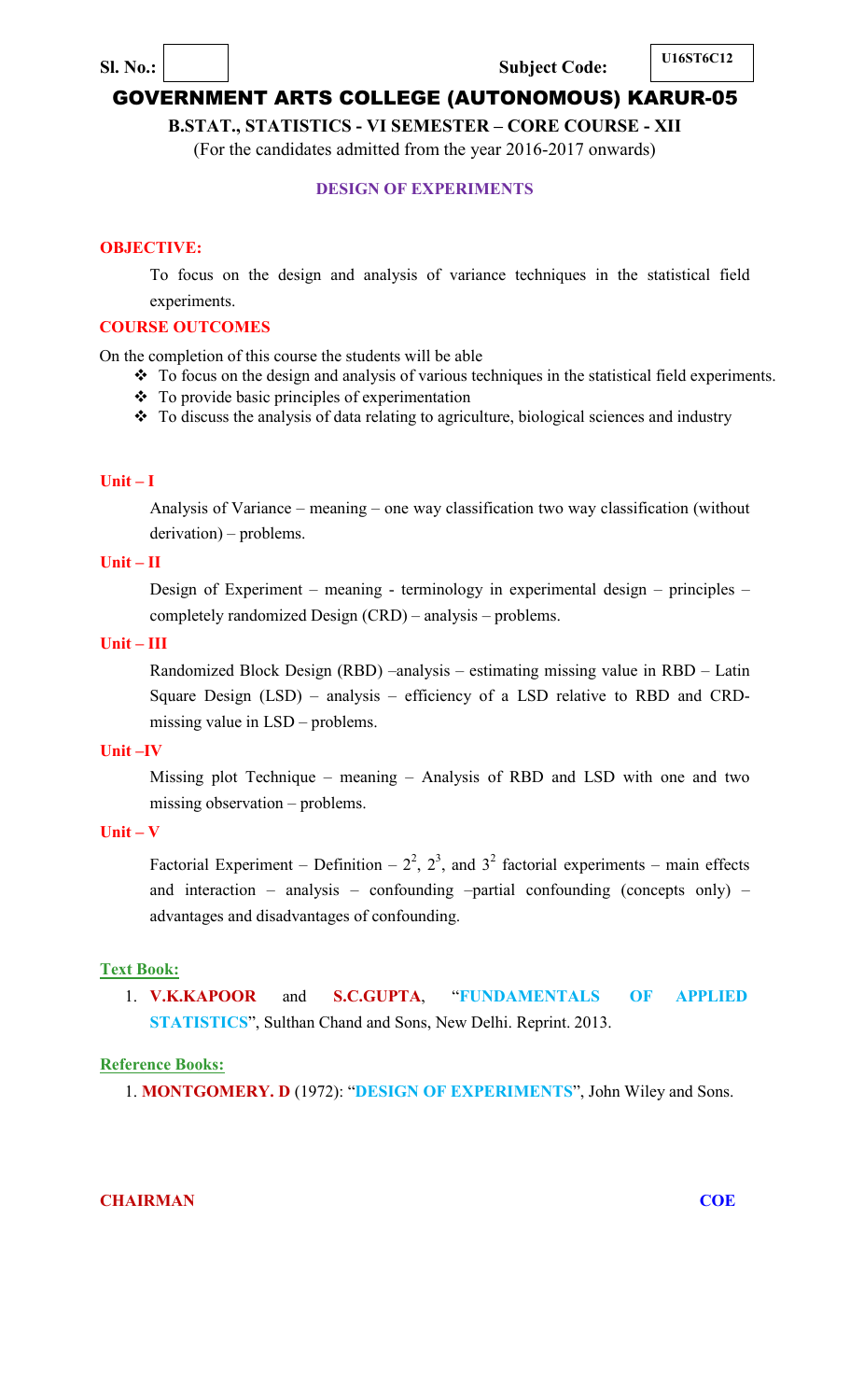**Sl. No.:** Subject Code:

# GOVERNMENT ARTS COLLEGE (AUTONOMOUS) KARUR-05

**B.STAT., STATISTICS - VI SEMESTER – CORE COURSE - XIII** 

(For the candidates admitted from the year 2016-2017 onwards)

# **Core practical – IV (Based on Core Course XI and XII)**

# **COURSE OUTCOMES**

On the completion of this course the students will be able

- To develop problem solving skills in Statistical Inference and in Design of Experiment.
- To know how practically Statistical Inference and in Design of Experiment are used, applied and solved in real life.

# **Unit – I**

Large Sample Test – Difference of Means – standard deviation - Proportion.

# **Unit –II**

Small Sample Test – Difference of Means – Paired  $t - test - F - test - Chi -$ Square Test.

# **Unit – III**

Non – Parametric test – Run test – Test for Randomness – Median Test – Sign Test – Mann Whitney – Wilcoxon U Test

# **Unit – IV**

ANOVA – one way, two way classification – CRD, RBD and LSD.

# **Unit – V**

Factorial Experiment -  $2^2$ ,  $2^3$ , and  $3^2$  factorial experiments.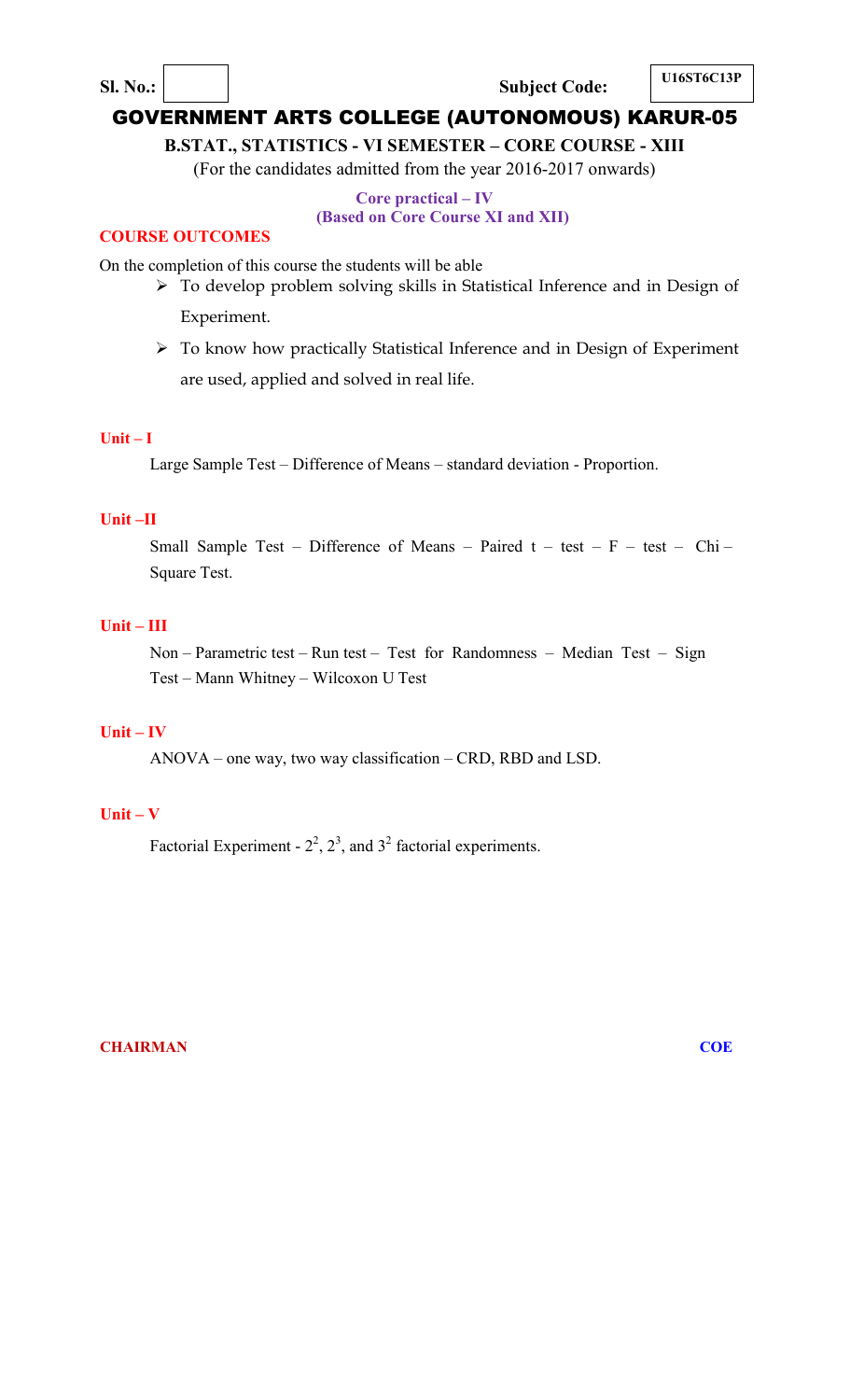**B.STAT., STATISTICS - VI SEMESTER – ELECTIVE COURSE - II** 

(For the candidates admitted from the year 2016-2017 onwards)

# **VITAL STATISTICS**

#### **OBJECTIVES:**

This course introduces the concepts, methods and analysis of data relating to

vital events such as births, deaths… marriage… migration….

#### **COURSE OUTCOME**

On the completion of this course the students will be able to know the concepts, methods and analysis of data relating to vital events such as births, deaths… marriage… migration….

# **Unit – I**

Vital statistics – meaning - – uses of vital statistics – methods of obtaining vital statistics – measurement of population – rates and ratios of vital events – Mortality – meaning measurement of mortality.

## **Unit – II**

Mortality table or life table – Theorems – Stationary and Stable population – Lotka and Dublin's model for stable population – Central Mortality Rate – Force of Mortality.

#### **Unit – III**

Concepts of Life Tables - Construction of life tables – uses of life tables – problems.

#### **Unit – IV**

Fertility Rates – Crude Birth Rate – General Fertility Rate – Specific Fertility Rate – Age Specific Fertility Rate – Total Fertility Rate. Problems.

# **Unit – V**

Measurement of population growth – Crude rate of natural increase and Pearle's vital index – Gross Reproduction Rate – Net Reproduction Rate – problems.

#### **Text Book:**

1. **V.K.KAPOOR** and **S.C.GUPTA**, "*FUNDAMENTALS OF APPLIED STATISTICS*", Sulthan Chand and Sons, New Delhi. Reprint 2013.

#### **Reference Books:**

- 1. **SRIVASTAVA O.S** (1983): "**A TEXT BOOK DEMOGRAPHY**", Vikas Publishing.
- 2. **BOGUE, DONALD. J**: "**PRINCIPLES OF DEMOGRAPHY**", (1976), John Wiley, New York.